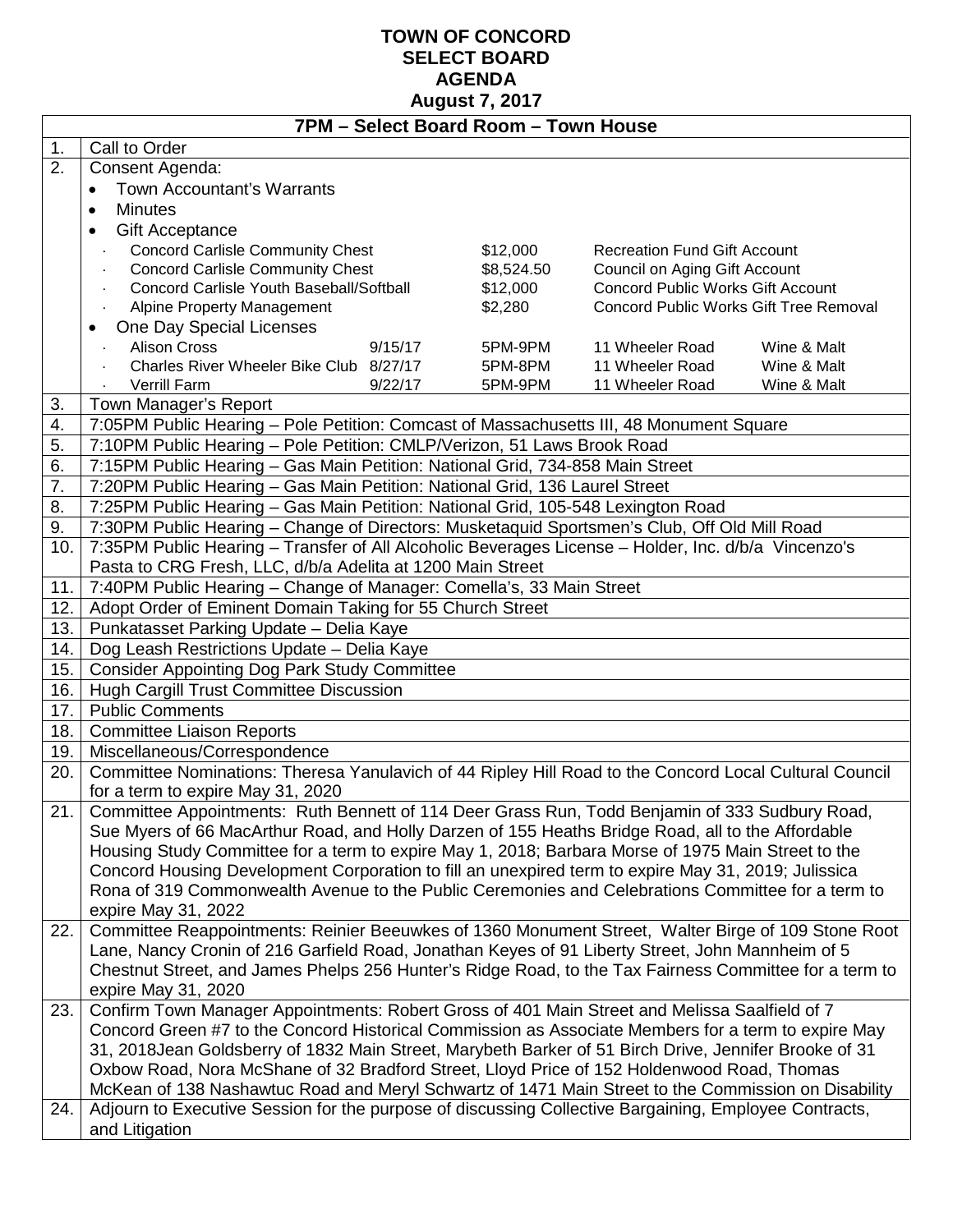| <b>PENDING</b> |              |         |                             |                            |  |  |  |  |  |
|----------------|--------------|---------|-----------------------------|----------------------------|--|--|--|--|--|
| Monday         | August 21    | 7PM     | <b>Select Board Meeting</b> | Town House                 |  |  |  |  |  |
| <b>Monday</b>  | September 4  | All Day | Labor Day                   | <b>Town Offices Closed</b> |  |  |  |  |  |
| Mondav         | September 11 | 7PM     | <b>Select Board Meeting</b> | <b>Town House</b>          |  |  |  |  |  |
| Monday         | September 25 | 7PM     | <b>Select Board Meeting</b> | Town House                 |  |  |  |  |  |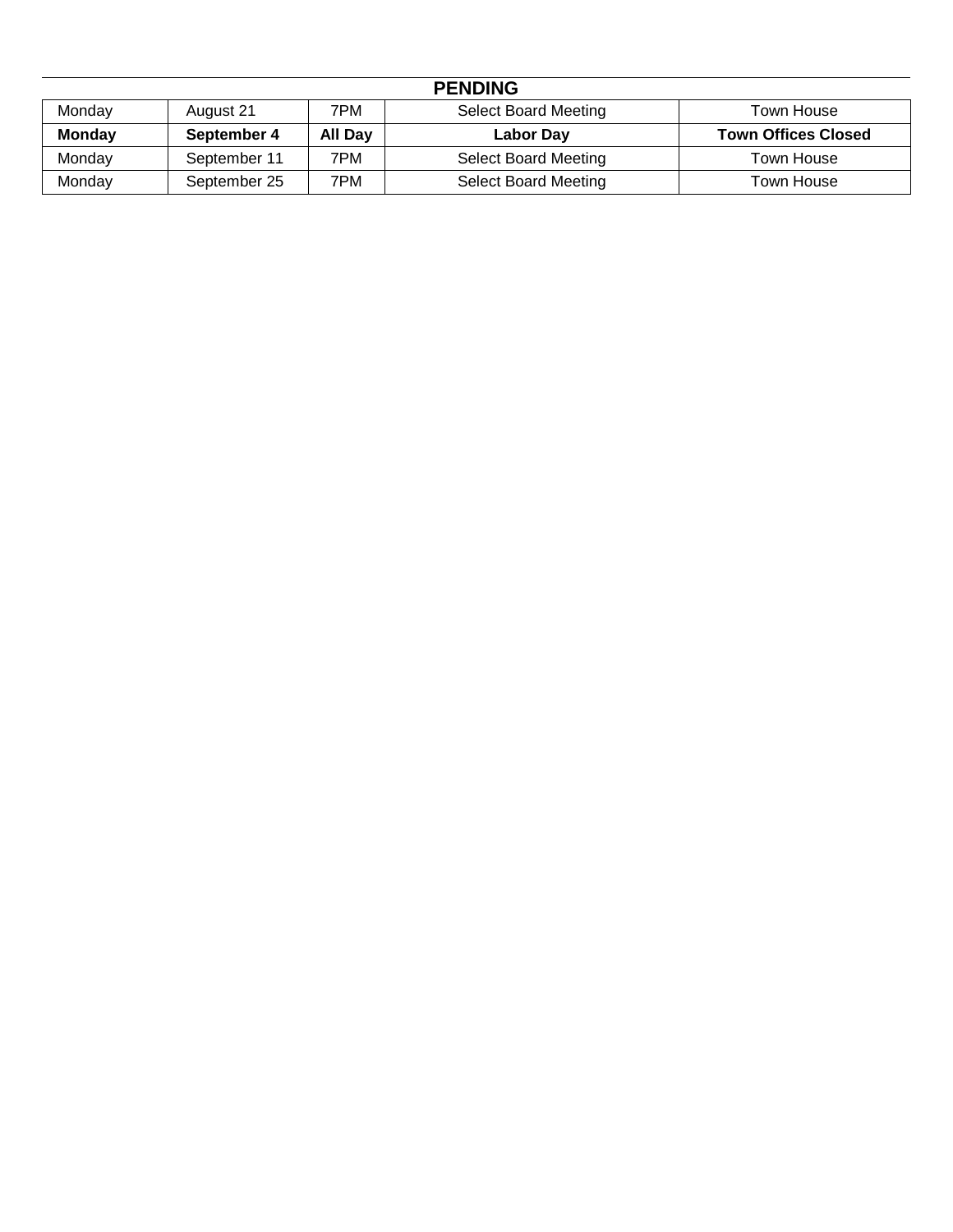# **Gift Acceptance Log – August 7, 2017**

| <b>Gift Received From:</b>               | <b>For Gift Account:</b>                      | <b>Total Amount:</b> |
|------------------------------------------|-----------------------------------------------|----------------------|
| <b>Concord Carlisle Community Chest</b>  | <b>Recreation Gift Account</b>                | \$12,000             |
| <b>Concord Carlisle Community Chest</b>  | Council on Aging Gift Account                 | \$8,524.50           |
| Concord Carlisle Youth Baseball/Softball | <b>Concord Public Works Gift Account</b>      | \$7,700              |
| <b>Alpine Property Mangement</b>         | <b>Concord Public Works Gift Tree Removal</b> | \$1,000              |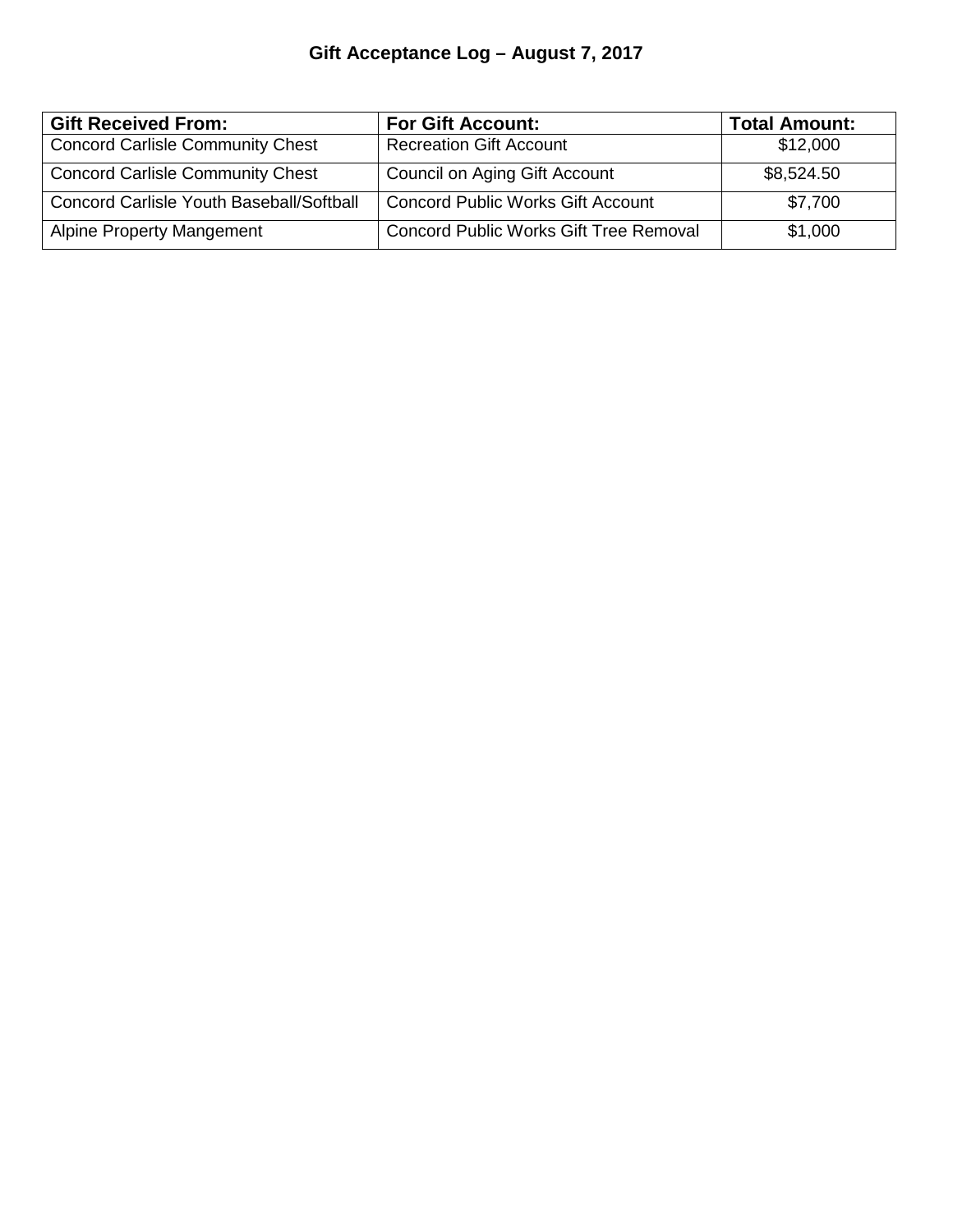| <b>Applicant Name</b><br>& License Number        | <b>Phone</b><br><b>Number</b> | <b>Date</b> | Location                             | Type of<br><b>Alcohol</b> | <b>Event</b><br><b>Details</b>                                                                                      |
|--------------------------------------------------|-------------------------------|-------------|--------------------------------------|---------------------------|---------------------------------------------------------------------------------------------------------------------|
| 17-109 Alison Cross                              | 339-225-0133                  | 9/15        | 11 Wheeler Rd<br><b>Verrill Farm</b> | Wine & Malt               | <b>Event Coordinator: Alison Cross</b><br>Bartenders: Leo Lafarge<br>Under 21: No<br>First License in Concord: Yes  |
| 17-110 Charles River<br><b>Wheeler Bike Club</b> | 781-860-0500                  | 8/27        | 11 Wheeler Rd<br><b>Verrill Farm</b> | Wine & Malt               | Event Coordinator: Mary Keinan<br>Bartenders: Leo Lafarge<br>Under 21: No<br>First License in Concord: No           |
| 17-111 Veronica<br>Lukensky                      | 617-470-7421                  | 9/22        | 11 Wheeler Rd<br><b>Verrill Farm</b> | Wine & Malt               | Event Coordinator: Veronica<br>Lukensky<br>Bartenders: Leo Lafarge<br>Under 21: No<br>First License in Concord: Yes |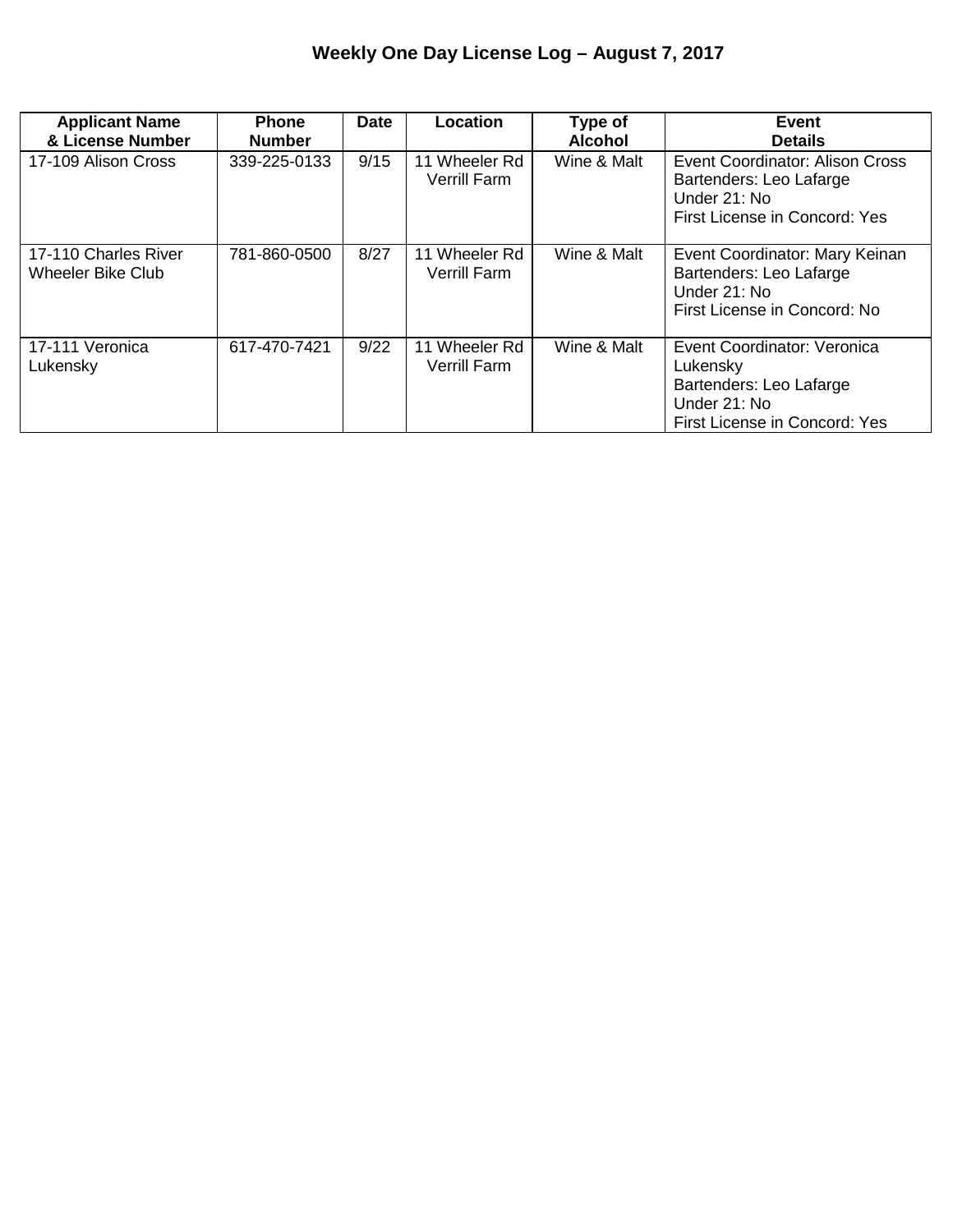

OLD NORTHSBRIDGE

TOWN OF CONCORD SELECT BOARD'S OFFICE 22 MONUMENT SQUARE - P.O. BOX 535 CONCORD, MASSACHUSETTS 01742

> TELEPHONE (978) 318-3001 FAX (978) 318-3002

#### **TOWN OF CONCORD SELECT BOARD**

#### **PUBLIC HEARING NOTICE**

Notice is hereby given that a Public Hearing will be held at the Town House in the Select Board's Meeting Room, 22 Monument Square, Concord, MA on August 7, 2017 at 7:05 PM, upon the petition of Comcast of Massachusetts III, Inc. to install overhead coaxial cable at 48 Monument Square in accordance with the plan Aerial Cable Placement Request filed with the Select Board.

Questions on this matter should be directed to Greg Franks, Senior Manager Government & Regulatory Affairs Comcast Cable, 508-647-1418.

Thomas Miller

Thomas McKean **Clerk**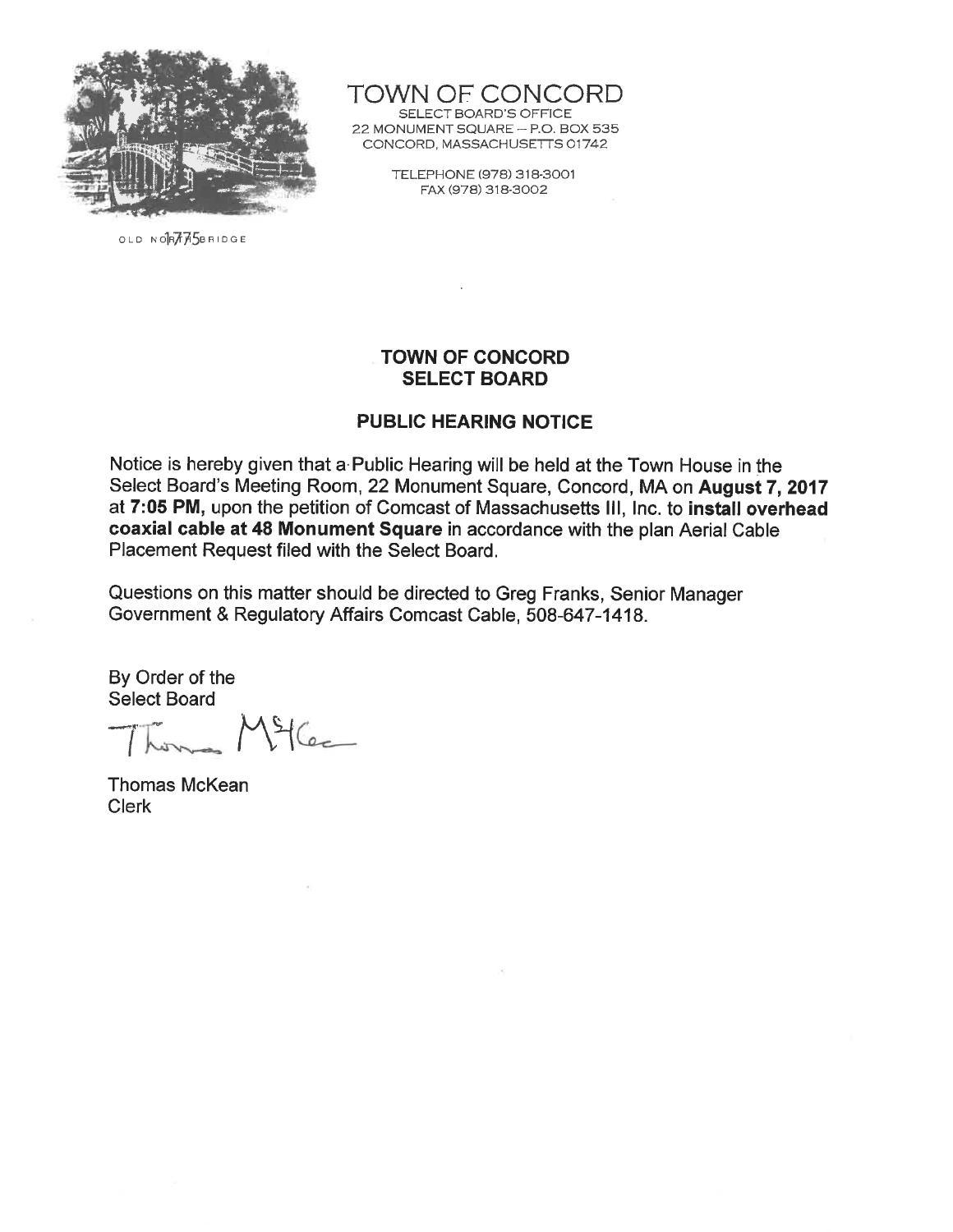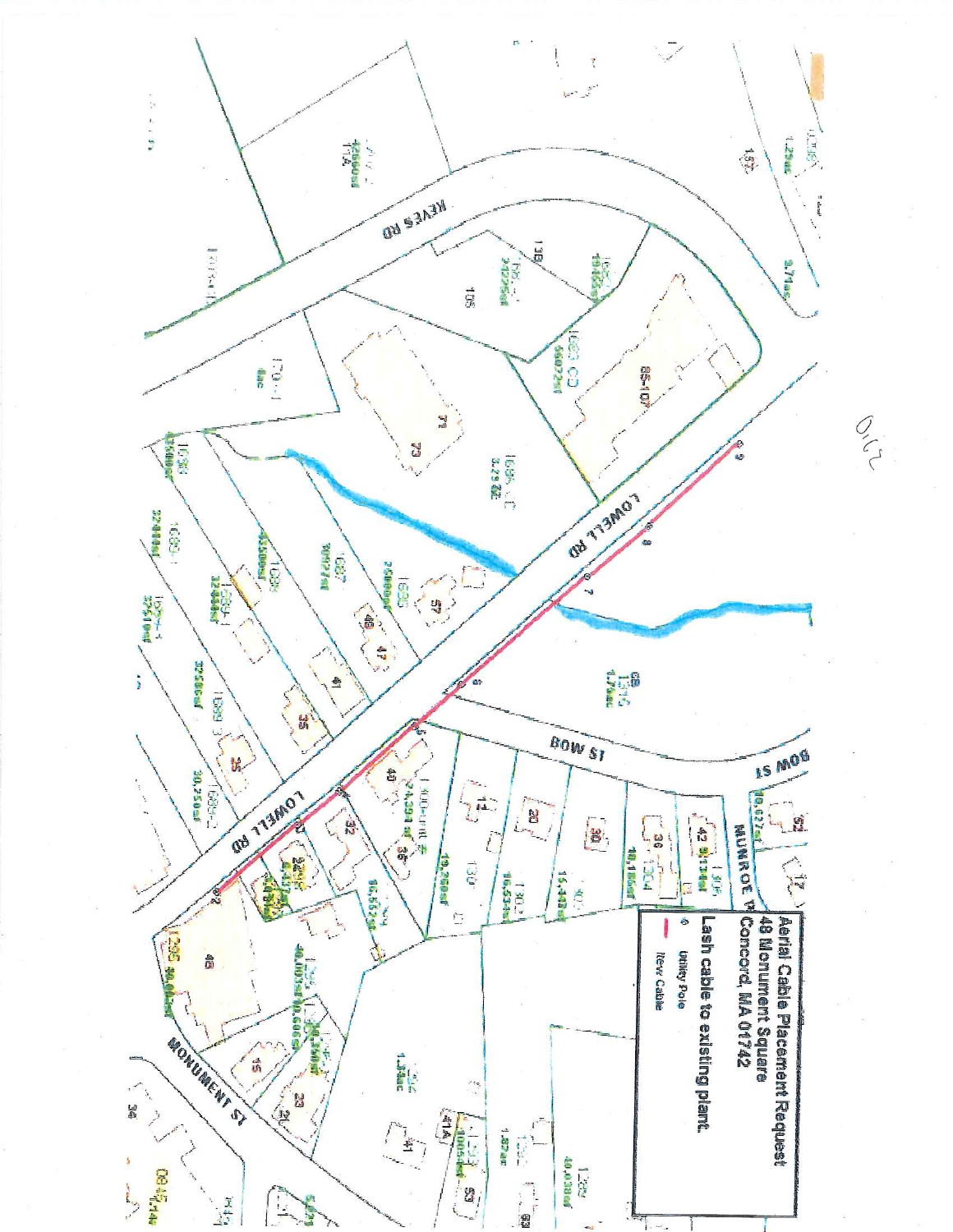

OLD NORABSBRIDGE

TOWN OF CONCORD

SELECT BOARD'S OFFICE 22 MONUMENT SQUARE - P.O. BOX 535 CONCORD, MASSACHUSETTS 01742

> TELEPHONE (978) 318-3001 FAX (978) 318-3002

#### **TOWN OF CONCORD SELECT BOARD**

#### **PUBLIC HEARING NOTICE**

Notice is hereby given that a Public Hearing will be held at the Town House in the Select Board's Meeting Room, 22 Monument Square, Concord, MA on August 7, 2017 at 7:10 PM, upon the joint petition of Concord Municipal Light and Verizon New England to relocate utility pole at 51 Laws Brook Road in accordance with the plan #17-0713 dated July 13, 2017, filed with the Select Board.

Questions on this matter should be directed to Jeff Cosgrove, Municipal Light Electrical Engineer, (978) 318-3116

Mea  $\int$   $\int$ 

**Thomas McKean Clerk**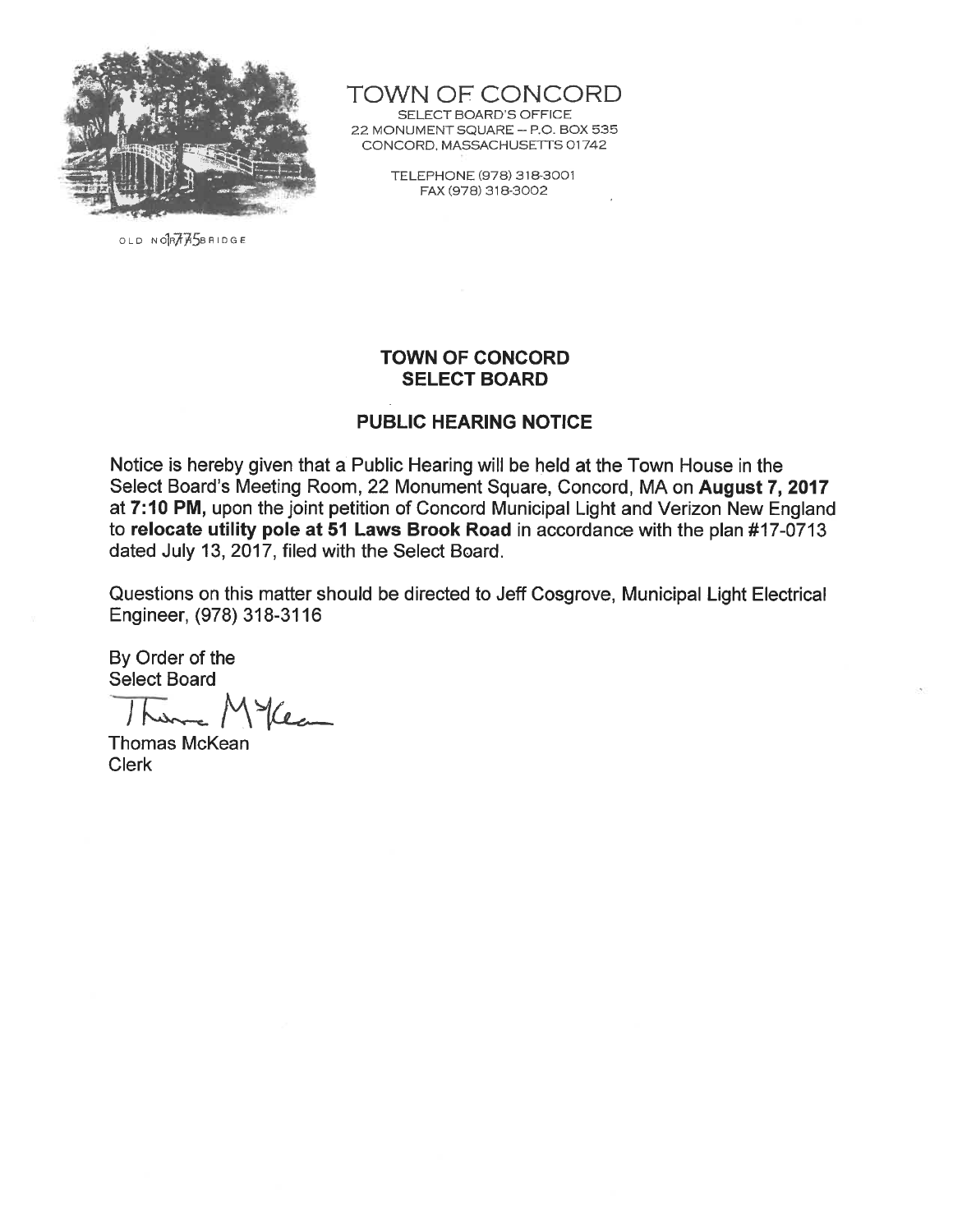| PETITION PLAN<br>No. $17-0713$                                                                                                                                                                                                                                                                                                                                                                       |
|------------------------------------------------------------------------------------------------------------------------------------------------------------------------------------------------------------------------------------------------------------------------------------------------------------------------------------------------------------------------------------------------------|
| Municipality Concord<br>Date JULY 13, 2017                                                                                                                                                                                                                                                                                                                                                           |
| Concord Municipal Light Plant and _____Verizon New England                                                                                                                                                                                                                                                                                                                                           |
| Showing _____Pole 5 LAWS BROOK ROAD TO BE RELOCATED                                                                                                                                                                                                                                                                                                                                                  |
|                                                                                                                                                                                                                                                                                                                                                                                                      |
| $\star$<br>#64<br>#54<br>#48<br>#42<br>LAWS BROOK RD<br>$8^{\circ}$ $6$                                                                                                                                                                                                                                                                                                                              |
| 127.6'<br>4" G<br>$-16'' c$                                                                                                                                                                                                                                                                                                                                                                          |
| 121.2'<br>⊗<br>24.2'<br>P.6                                                                                                                                                                                                                                                                                                                                                                          |
| P.5<br><b>MAR</b><br>⊗<br>$P_4$<br>PROPOSED POLE 5<br><b>DRIVEWAY</b><br><b>LOCATION</b><br>D.                                                                                                                                                                                                                                                                                                       |
| #51<br>۰<br>PROPOSED<br>戸<br>$\begin{smallmatrix}&&&&&&\\&\sqrt{3}&\sqrt{3}&\sqrt{3}&\sqrt{3}\\0&\sqrt{3}&\sqrt{3}&\sqrt{3}&\sqrt{3}\end{smallmatrix}$<br>Prepared by: JS                                                                                                                                                                                                                            |
| DISTANCE SHOWN ARE APPROXIMATE<br>SCALE: 1"=40'<br>Checked by: JJC                                                                                                                                                                                                                                                                                                                                   |
| <b>LEGEND</b>                                                                                                                                                                                                                                                                                                                                                                                        |
| - Existing Joint Pole to Remain<br>Proposed Verizon New England Pole Location<br>- Power Co. Pole Location to be Abandoned<br>Verizon New England Pole Location to be Abandoned<br>- Present Joint Pole Location to be Abandoned<br>Verizon New England Pole to Remain<br>Power Co. Location to be Held Jointly<br>Proposed Joint Pole Location<br>- Verizon New England Location to be Held Jointly |
| Existing Verizon New England Manhole<br>Proposed Verizon New England Conduit Location<br>Existing Verizon New England Buried Cable<br>Proposed Verizon New England Manhole Loaction<br>Existing Verizon New England Conduit<br>Proposed Verizon New England Buried Cable Location                                                                                                                    |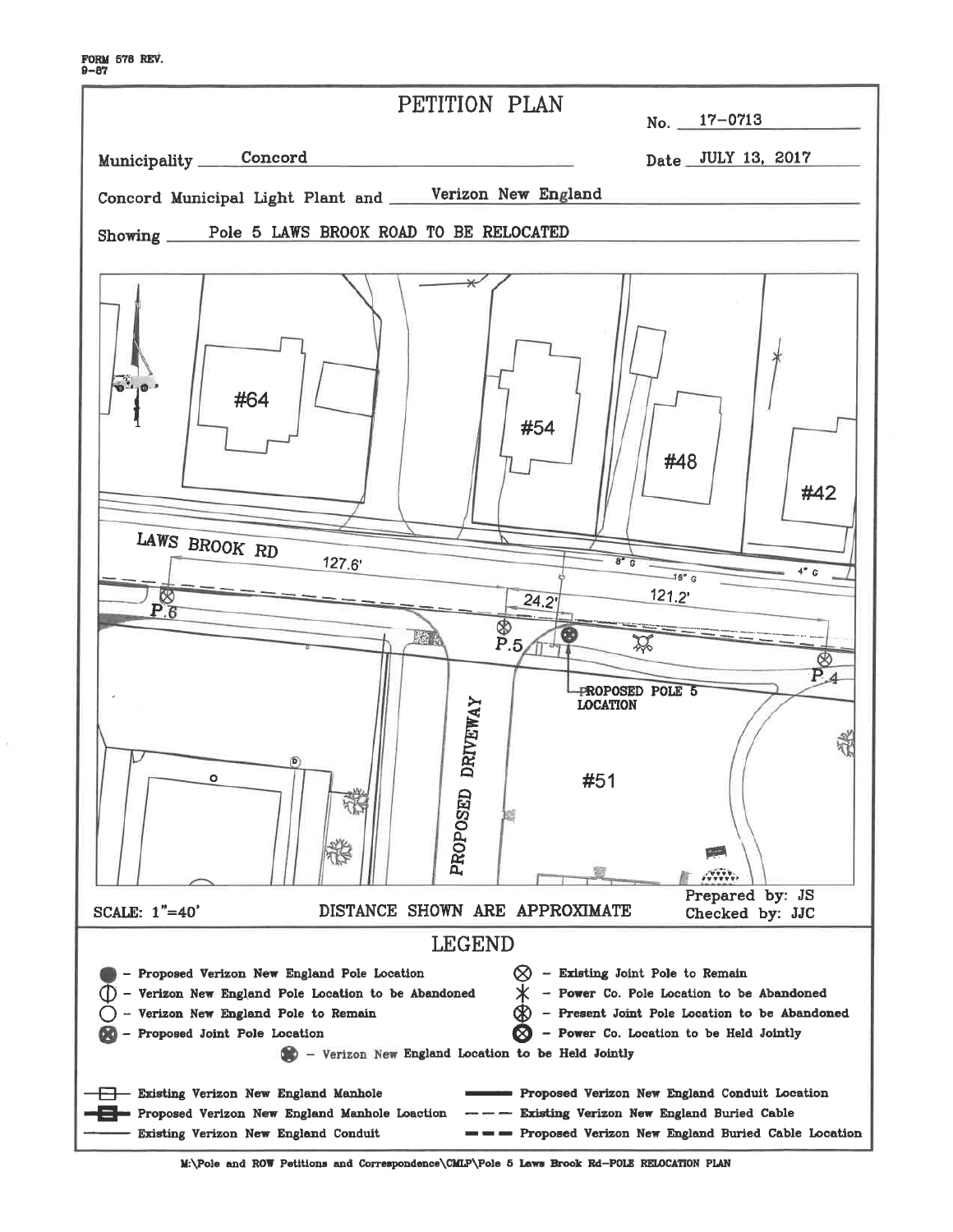

TOWN OF CONCORD

SELECT BOARD'S OFFICE 22 MONUMENT SQUARE - P.O. BOX 535 CONCORD, MASSACHUSETTS 01742

> TELEPHONE (978) 318-3001 FAX (978) 318-3002

OLD NORTHASBRIDGE

## **TOWN OF CONCORD SELECT BOARD**

### **PUBLIC HEARING NOTICE**

Notice is hereby given that a Public Hearing will be held at the Town House in the Select Board Meeting Room, 22 Monument Square, Concord, MA on August 7, 2017 at 7:15 PM, upon the petition of National Grid to open the ground to install 1230 feet of gas main on Main Street from house #734 to house #858 for new gas service. In accordance with the plan dated June 23, 2017, filed with the Select Board.

Questions on this matter should be directed to Barbara Kelleher, National Grid Permit Representative, 617-293-0480

 $446$ 

**Thomas McKean Clerk**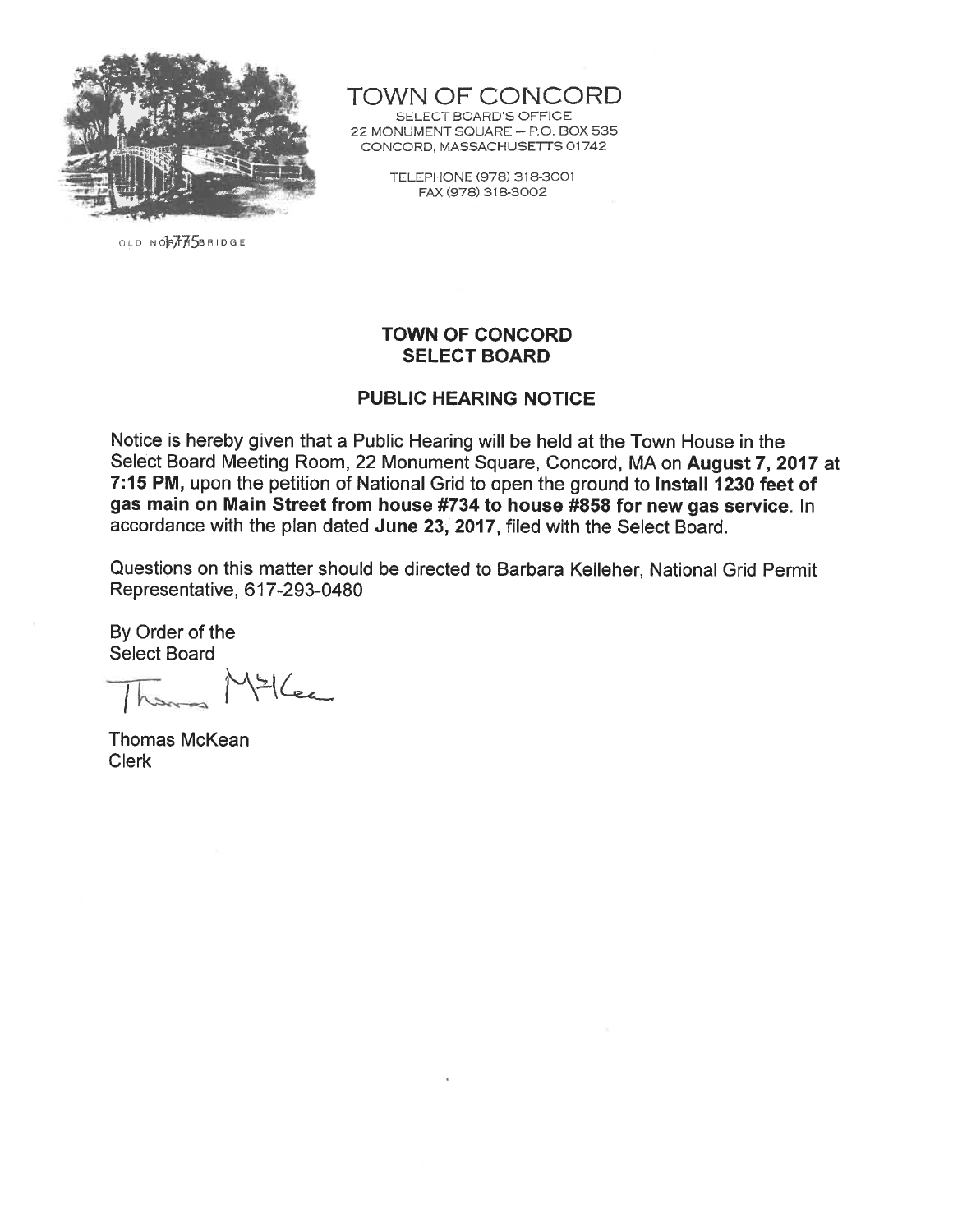

OLD NORTHASBRIDGE

**TOWN OF CONCORD** SELECT BOARD'S OFFICE 22 MONUMENT SQUARE - P.O. BOX 535 CONCORD, MASSACHUSETTS 01742

> TELEPHONE (978) 318-3001 FAX (978) 318-3002

#### **TOWN OF CONCORD SELECT BOARD**

#### **PUBLIC HEARING NOTICE**

Notice is hereby given that a Public Hearing will be held at the Town House in the Select Board Meeting Room, 22 Monument Square, Concord, MA on August 7, 2017 at 7:20 PM, upon the petition of National Grid to open the ground to install 50 feet of gas main on Laurel Street from house #144 to house #136 for new gas service. In accordance with the plan dated June 28, 2017, filed with the Select Board.

Questions on this matter should be directed to Barbara Kelleher, National Grid Permit Representative, 617-293-0480

Lea

Thomas McKean **Clerk**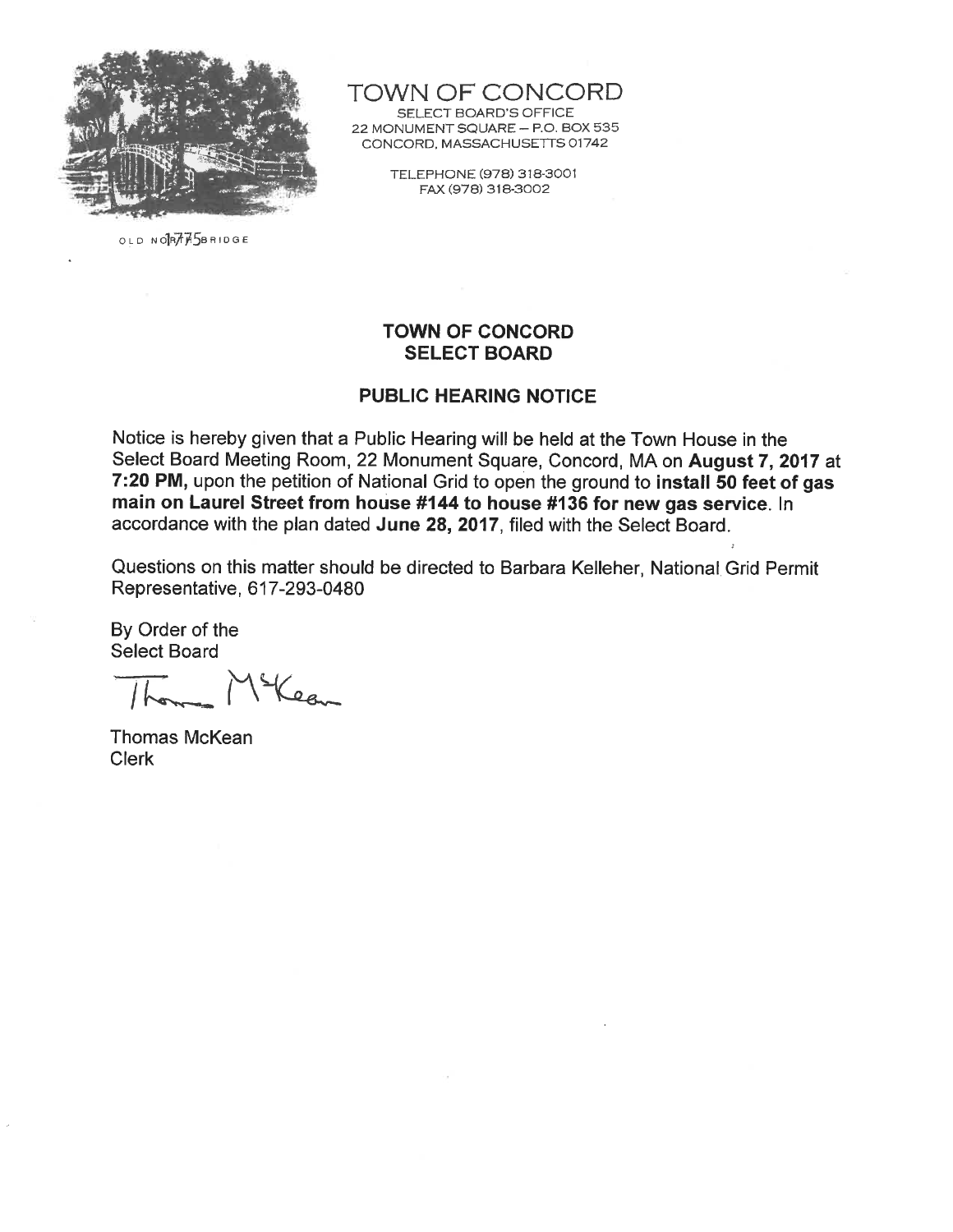

OLD NORTHSBRIDGE

# TOWN OF CONCORD

SELECT BOARD'S OFFICE 22 MONUMENT SQUARE - P.O. BOX 535 CONCORD, MASSACHUSETTS 01742

> TELEPHONE (978) 318-3001 FAX (978) 318-3002

#### **TOWN OF CONCORD SELECT BOARD**

#### **PUBLIC HEARING NOTICE**

Notice is hereby given that a Public Hearing will be held at the Town House in the Select Board Meeting Room, 22 Monument Square, Concord, MA on August 7, 2017 at 7:25 PM, upon the petition of National Grid to open the ground to install 4720 feet of gas main on Lexington Road from house #105 to house #548 for new gas service. In accordance with the plan dated July 12, 2017, filed with the Select Board.

Questions on this matter should be directed to Barbara Kelleher, National Grid Permit Representative, 617-293-0480

Lam Mileau

Thomas McKean **Clerk**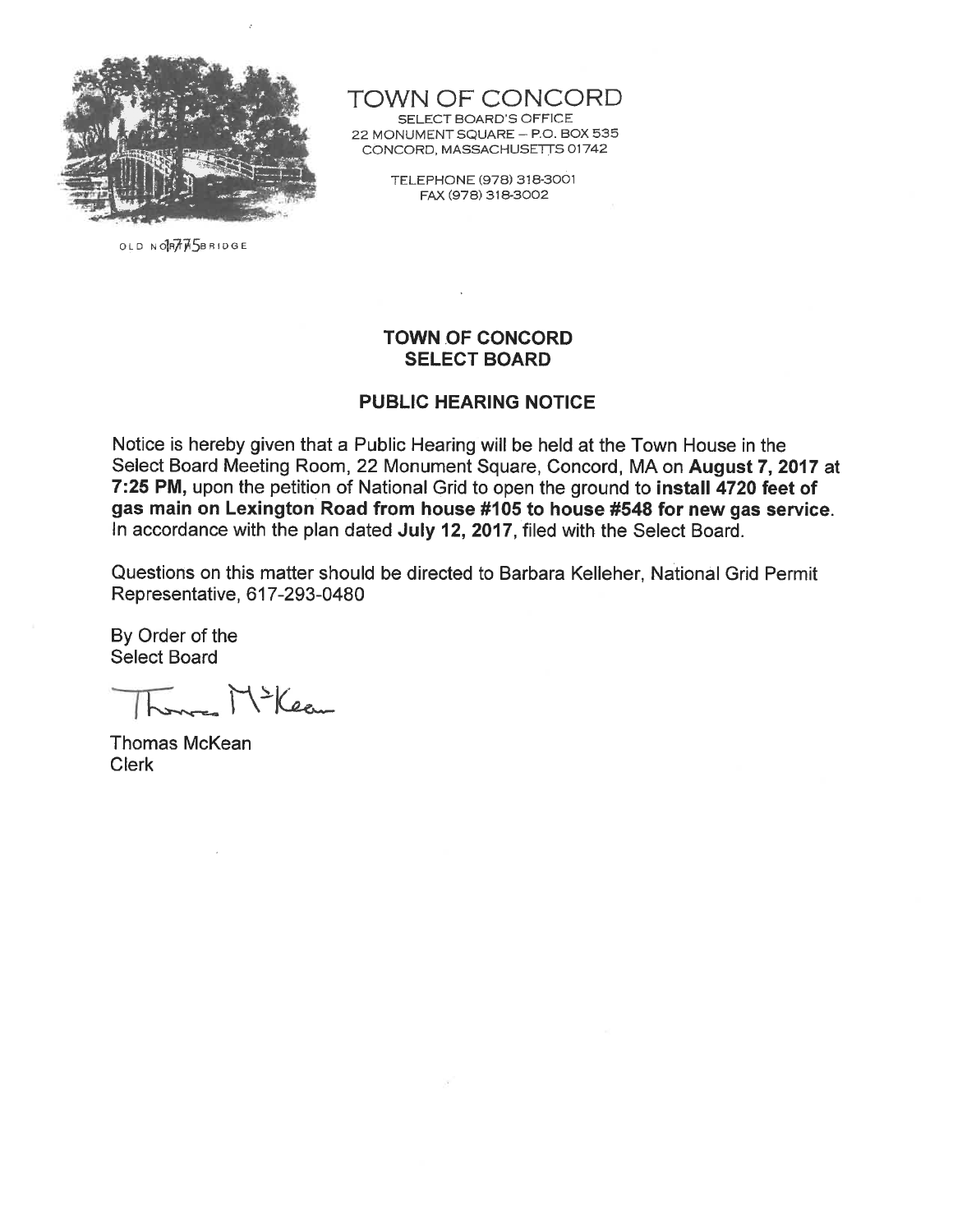# **TOWN OF CONCORD Dog Park Siting Study Committee**

# **Committee Charge**

# **A. Purpose**

**The purpose of the Dog Park Siting Study Committee is to explore the opportunity to create one or more dog parks in Concord where residents may exercise their dogs in a secure and friendly environment.**

# **B. Background**

**A dog park is a fenced-in area with multiple gated points of entry that allows dogs to roam and play off-leash in a safe manner. Dog owners also are free to socialize while their dogs are playing. This helps new residents establish community connections and is an opportunity for neighbors to stay connected. An area designated for dogs to run off-leash avoids conflicts with other users of public lands such as at playgrounds or public parks.**

### **C. Membership and Term**

**The Committee will be comprised of the following members:** 

**Seven (7) citizens at-large from various sections of Concord with diverse backgrounds, at least five of which shall be dog owners.**

**Members shall serve until May 30, 2018 unless the term is amended or extended by the Select Board.**

# **D. Duties and Responsibilities**

- **1. To consider whether there is interest in and a need for a dog park in Concord as a place designated and reserved for use specifically by dogs and dog owners. And if so, to consider whether the need exists for more than one dog park for the convenient access and use by all interested residents of the town.**
- **2. To determine key elements that would be desirable in a dog park, including parking, fencing waste removal, a water supply, and other amenities.**
- **3. To consider whether the need exists for a larger area of land designated for use by dogs and dog-owners that may not be fenced in, which would allow for long, off-leash walks in a wooded or natural area that won't conflict with other users.**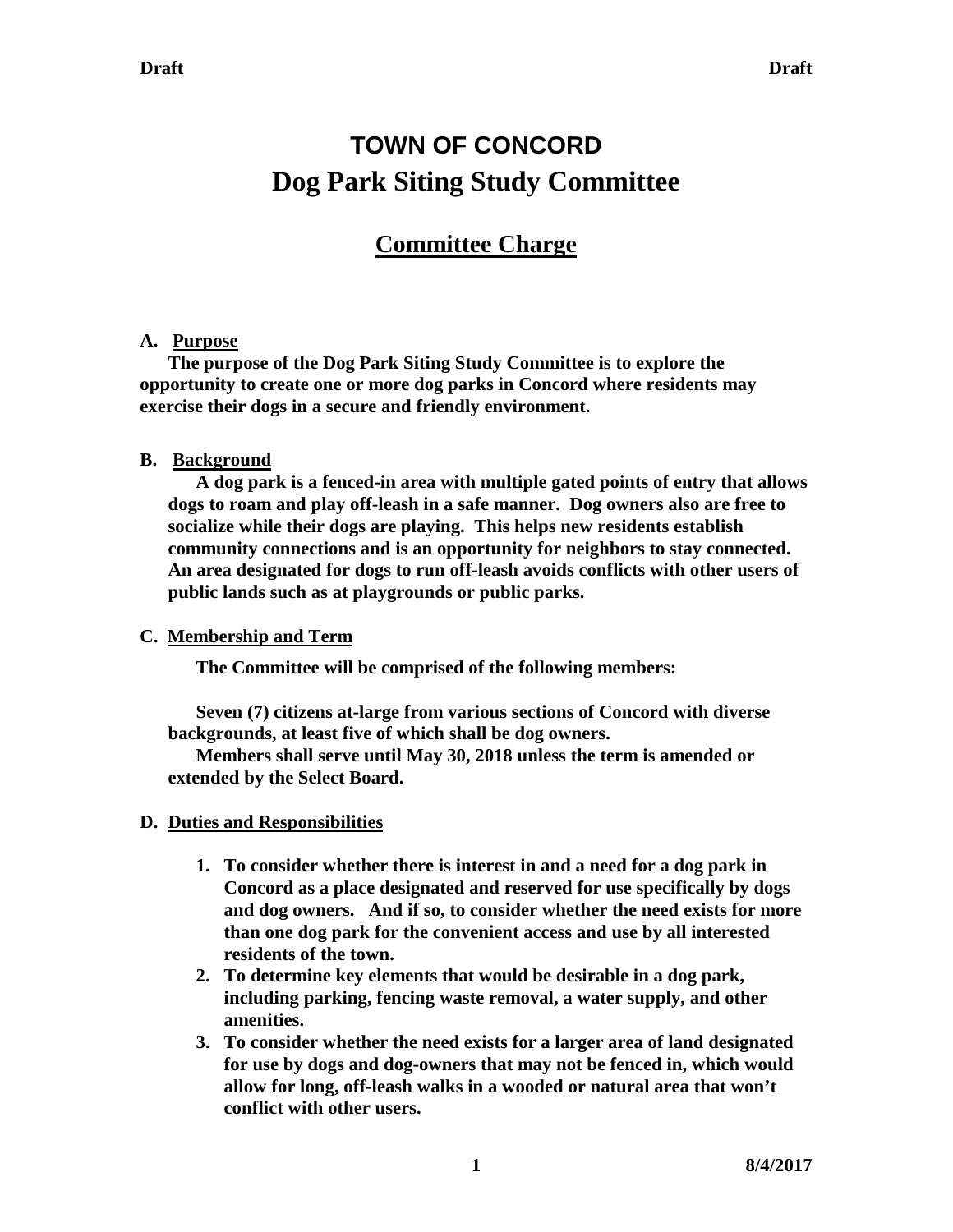- **4. To review the list of town-owned land for possible use as a dog park and to consider whether there are privately owned parcels which the owners may be interested in allowing to be used for a dog park.**
- **5. To hold a public hearing at the outset of the study process to solicit comments from the community on the need for a dog park, as well as the desired elements and locations.**
- **6. To develop a draft report, including the Committee's preliminary findings and recommendations to the Select Board concerning dog parks, and to hold a second public hearing at which the draft report is publicly discussed and public comments are solicited.**
- **7. To prepare a final report to the Select Board on or about March 1, 2018 on the Committee's findings and recommendations upon reflecting on comments received at the public hearing or otherwise concerning the draft report.**
- **8. The Committee may request that this committee charge be amended to add additional duties, and the Select Board will give the request due consideration.**

# **E. Other Considerations**

 **The Committee will conduct business in compliance with all relevant State and local laws and regulations, including but not limited to, the Open Meeting Law, Public Records Law and Conflict of Interest Law. The Committee shall consult with the Town Manager concerning the allocation of town staff or financial resources toward this project.**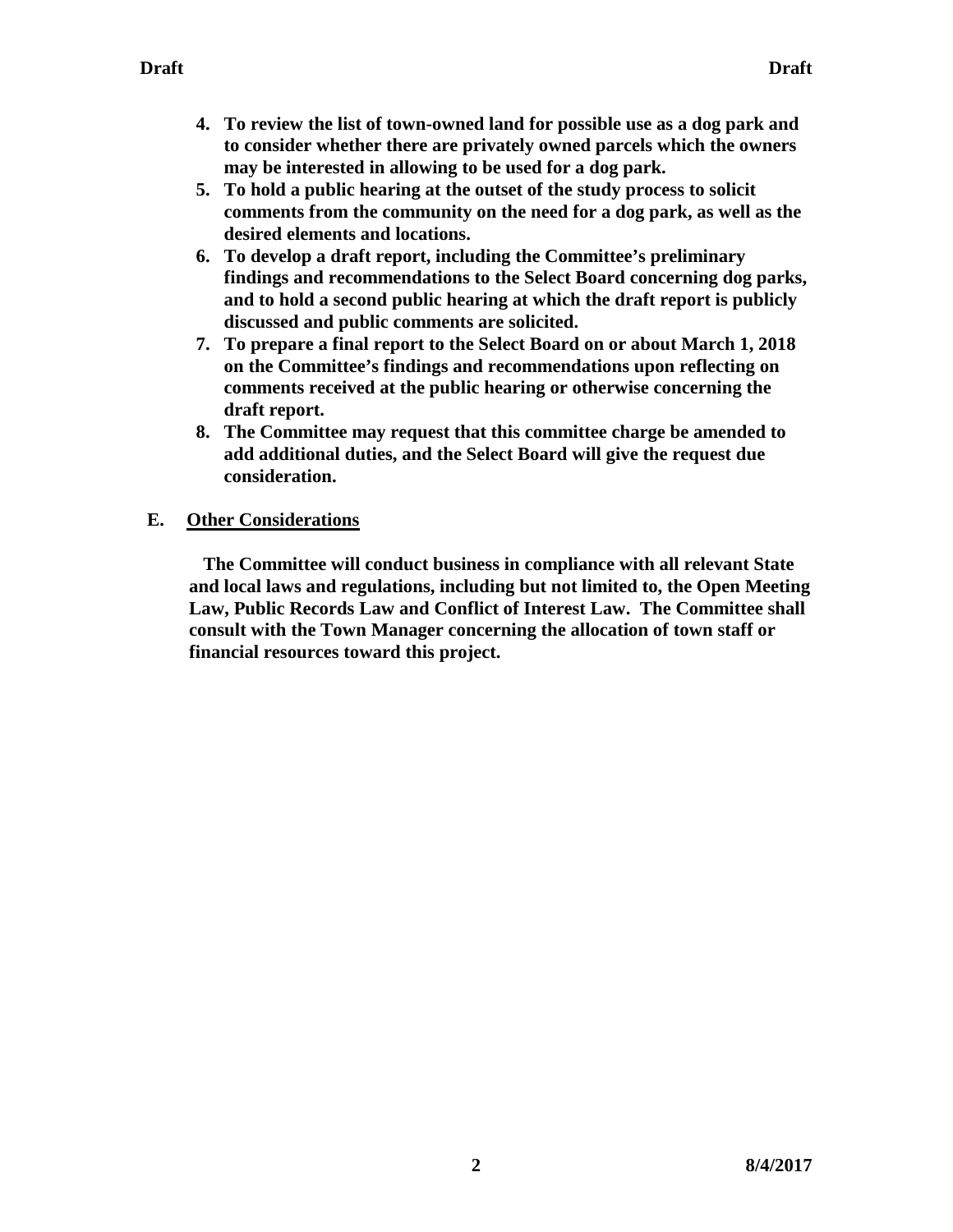| Name                                       | Location                                        | Size (Acres) | <b>Owner/Manager</b> | <b>Current Use</b>                   | Condition             | <b>Public Access</b> | <b>ADA</b> Accessible | <b>Recreation Potential</b>                 | Zoning         | Protection Status/ Deed            | <b>Grants Received</b> |
|--------------------------------------------|-------------------------------------------------|--------------|----------------------|--------------------------------------|-----------------------|----------------------|-----------------------|---------------------------------------------|----------------|------------------------------------|------------------------|
| Albree                                     | 32B Lexington Road                              | 2            | <b>BOS</b>           |                                      | Good                  | Yes                  | No                    |                                             | B              | None                               |                        |
|                                            | Map: 9I, Parcel: 0093                           |              |                      | Open Space (Wet)                     |                       |                      |                       | Open Space (Wet)                            |                |                                    |                        |
| Ammendolia                                 | 33X Old Bedford Road<br>Map: 7J, Parcel: 4209   | 11.83        | <b>BOS</b>           | Agriculture/Community<br>Garden      | Good                  | Yes                  | $_{\rm No}$           | Agriculture/Community<br>Garden             | $\, {\bf B}$   | None                               |                        |
| Ammendolia                                 | 40A Old Bedford Road<br>Map: 7J, Parcel: 4210-2 | 0.48         | <b>BOS</b>           | Agriculture                          | Good                  | Yes                  | $_{\rm No}$           | Agriculture                                 | $\, {\bf B}$   | None                               |                        |
| <b>Ammendolia</b>                          | 419 Old Bedford Road                            | 0.17         | <b>BOS</b>           | Old Road/                            | Good                  | Yes                  | $_{\rm No}$           | None                                        | $\, {\bf B}$   | None                               |                        |
| Annursnac                                  | Map: 7J, Parcel: 0971<br>40Y Annursnac Road     | 3.38         | <b>BOS</b>           | Utilities<br><b>Cell Towers</b>      | Good                  | $\rm No$             | No                    | <b>Cell Towers</b>                          | AA             | None                               |                        |
| Hill<br><b>Arena Terrace</b>               | Map: 6D, Parcel: 1979<br>16B Arena Terrace      | 0.11         | <b>BOS</b>           | Water Tower<br>Open Space (Forested) | $\operatorname{Good}$ | Yes                  | $_{\rm No}$           | <b>Water Tower</b><br>Open Space (Forested) | ${\rm AA}$     | None                               |                        |
|                                            | Map: 11G, Parcel: 4016-1<br>9A Ash Street       | 0.21         | <b>BOS</b>           | Road                                 | Good                  | Yes                  | $_{\rm No}$           | Road                                        | $\, {\bf B}$   | None                               |                        |
| <b>Ash Street</b>                          | Map: 8J, Parcel: 0957<br>40E Bedford Street     | $3.2\,$      | <b>BOS</b>           | <b>WWTP</b>                          | Good                  | $\rm No$             | $_{\rm No}$           | None                                        | $\, {\bf B}$   | None                               |                        |
| <b>Bedford Street (40E)</b>                | Map: 7I, Parcel: 1199<br>40S Bedford Street     | 8.97         | <b>BOS</b>           | <b>WWTP</b>                          | Good                  | No                   | No                    | None                                        | $\, {\bf B}$   | None                               |                        |
| <b>Bedford Street (40S)</b>                | Map: 7I, Parcel: 1198                           |              |                      |                                      |                       |                      |                       |                                             |                |                                    |                        |
| Bedford Street (49X)                       | 49X Bedford Street<br>Map: 7I, Parcel: 1197     | 3.31         | <b>BOS</b>           | <b>WWTP</b>                          | Good                  | $\rm No$             | No                    | None                                        | $\, {\bf B}$   | None                               |                        |
| Bedford Street (50X)                       | 50X Bedford Street<br>Map: 7I, Parcel: 1196     | 13.37        | <b>BOS</b>           | <b>WWTP</b>                          | Good                  | $\rm No$             | $_{\rm No}$           | None                                        | $\, {\bf B}$   | None                               |                        |
| Bedford Street (509)                       | 509 Bedford Street<br>Map: 7I, Parcel: 1195     | 5.5          | <b>BOS</b>           | <b>WWTP</b>                          | $\operatorname{Good}$ | $\rm No$             | $_{\rm No}$           | None                                        | $\, {\bf B}$   | None                               |                        |
| <b>Benson</b>                              | 26A Balls Hill Road<br>Map: 4J, Parcel: 1374-1  | 17.12        | <b>BOS</b>           | Open Space (Forested)                | $\operatorname{Good}$ | Yes                  | $\rm No$              | <b>Passive Recreation</b>                   | ${\rm AA}$     | None                               |                        |
| <b>Bergemann</b>                           | 13 Tracy Street<br>Map: 14D, Parcel: 3216       | $0.18\,$     | <b>BOS</b>           | Open<br>Space                        | $\operatorname{Good}$ | Yes                  | No                    | Open<br>Space                               | $\mathbf A$    | None                               |                        |
| <b>Bolton Street</b>                       | 3A Bolton Street<br>Map: 14E, Parcel: 3280      | 0.12         | <b>BOS</b>           | Open Space (Forested)                | Good                  | Yes                  | $_{\rm No}$           | Open Space (Forested)                       | $\mathbf A$    | None                               |                        |
| <b>Bow Street</b>                          | 2A Bow Street<br>Map: 8H, Parcel: 1290          | 0.1          | <b>BOS</b>           | Open Space (Wet)                     | Good                  | Yes                  | No                    | Open Space (Wet)                            | $\mathbf C$    | None                               |                        |
| <b>Briggs</b>                              | 18B Hemlock Street<br>Map: 15E, Parcel: 3400    | 0.14         | <b>BOS</b>           | Open<br>Space                        | Good                  | Yes                  | No                    | Open<br>Space                               | $\mathbf{A}$   | None                               |                        |
| <b>Caesar Robbins House</b>                | 320 Monument Street<br>Map: 7H, Parcel: 1261    | 1.86         | <b>BOS</b>           | <b>Historical Museum</b>             | Good                  | Yes                  | Yes                   | <b>Historical Museum</b>                    | $\mathbf{A}$   | None                               | CPA                    |
| <b>Church Street</b>                       | 2A Church Street                                | 0.16         | <b>BOS</b>           | Parking Lot w/20-ft                  | Fair                  | Yes                  | No                    | Parking Lot w/20-ft                         | <b>WCB</b>     | None                               |                        |
| <b>Clymer</b>                              | Map: 9D, Parcel: 2209<br>11A Keyes Road         | 0.98         | <b>BOS</b>           | Passageway<br>Open Space (Wet)       | Good                  | Yes                  | No                    | Passageway<br>Open Space (Wet)              | $\, {\bf B}$   | None                               |                        |
| <b>Clymer</b>                              | Map: 9H, Parcel: 1703-4<br>5B Keyes Road        | 0.25         | <b>BOS</b>           | Open                                 | Good                  | Yes                  | $_{\rm No}$           | Open                                        | $\, {\bf B}$   | None                               |                        |
| <b>Clymer</b>                              | Map: 9H, Parcel: 1701-<br>10B Main Street       | 0.67         | <b>BOS</b>           | Space<br>Driveway for Parcel         | Good                  | Yes                  | $\rm No$              | Space                                       | LB7            | None                               |                        |
|                                            | Map: 9H, Parcel: 1701-3                         |              |                      | 1703-1                               |                       |                      |                       |                                             |                |                                    |                        |
| <b>Commonwealth Avenue</b>                 | A Commonwealth Avenu<br>Map: 9D, Parcel: 2210   | 0.04         | <b>BOS</b>           | Parking Lot                          | Fair                  | Yes                  | $_{\rm No}$           | Parking Lot                                 | <b>WCB</b>     | None                               |                        |
| <b>Commonwealth Avenue</b>                 | Avenue<br>Map: 8D, Parcel 2145                  | 0.06         | <b>BOS</b>           | Access to Warner's Pond              | Good                  | Yes                  | Yes                   | Access to Warner's Pond                     | $\mathbf C$    | None                               |                        |
| <b>Commonwealth Avenue</b>                 | Avenue<br>Map: 8D, Parcel 2146-1                | 0.75         | <b>BOS</b>           | Access to Warner's Pond              | Good                  | Yes                  | Yes                   | Access to Warner's Pond                     | $\mathbf C$    | None                               |                        |
| <b>Commonwealth Avenue</b>                 | Avenue<br>Map: 9D, Parcel: 2132                 | 0.09         | <b>BOS</b>           | Driveway                             | Fair                  | Yes                  | $\rm No$              | Open<br>Space                               | $\overline{C}$ | None                               |                        |
| <b>Commuter Rail</b><br><b>Parking Lot</b> | Avenue<br>Map: 9D, Parcel: 2196-2               | 0.97         | <b>BOS</b>           | Parking Lot                          | $\operatorname{Good}$ | $\operatorname{Yes}$ | $\rm No$              | Parking Lot                                 | <b>WCB</b>     | None                               |                        |
| <b>Conant Street</b>                       | 7A Conant Street<br>Map: 9D, Parcel: 2250       | 0.07         | <b>BOS</b>           | Open Space                           | $\operatorname{Good}$ | $\operatorname{Yes}$ | $_{\rm No}$           | Access to Rideout<br>Playground             | $\overline{C}$ | None                               |                        |
| <b>Conant Street</b>                       | 8A Conant Street                                | 0.36         | <b>BOS</b>           | Open Space                           | $\operatorname{Good}$ | $\operatorname{Yes}$ | $_{\rm No}$           | Public Playground<br>Purposes               | $\mathbf C$    | Deeded For Public                  |                        |
| <b>Concord Landfill</b>                    | Map: 9D, Parcel: 2251<br>755 Walden Street      | 35.41        | <b>BOS</b>           | Some Parking<br>Landfill             | Good                  | $\operatorname{Yes}$ | $_{\rm No}$           | Passive Recreation                          | $\mathbf A$    | <b>Playground Purposes</b><br>None |                        |
| <b>Cutting/Bent</b>                        | Map: 11I, Parcel: 4039<br>30Y Powder Mill Road  | $3.8\,$      | <b>BOS</b>           | Open Space (Forested)                | Good                  | Yes                  | $_{\rm No}$           | Passive Recreation                          | ${\bf AA}$     | None                               |                        |
| <b>Darton Street</b>                       | Map: 13D, Parcel: 3182<br>2A Darton Street      | 0.11         | <b>BOS</b>           | Open                                 | Good                  | Yes                  | No                    | Open                                        | $\mathbf A$    | None                               |                        |
|                                            | Map: 14E, Parcel: 3298<br>120B Elm Street       | 0.28         | <b>BOS</b>           | Space<br>Open                        | Good                  | Yes                  | No                    | Space                                       | $\mathbf{A}$   | None                               |                        |
| Elm Street (120B)                          | Map: 7D, Parcel: 1998                           |              |                      | Space                                |                       |                      |                       |                                             |                |                                    |                        |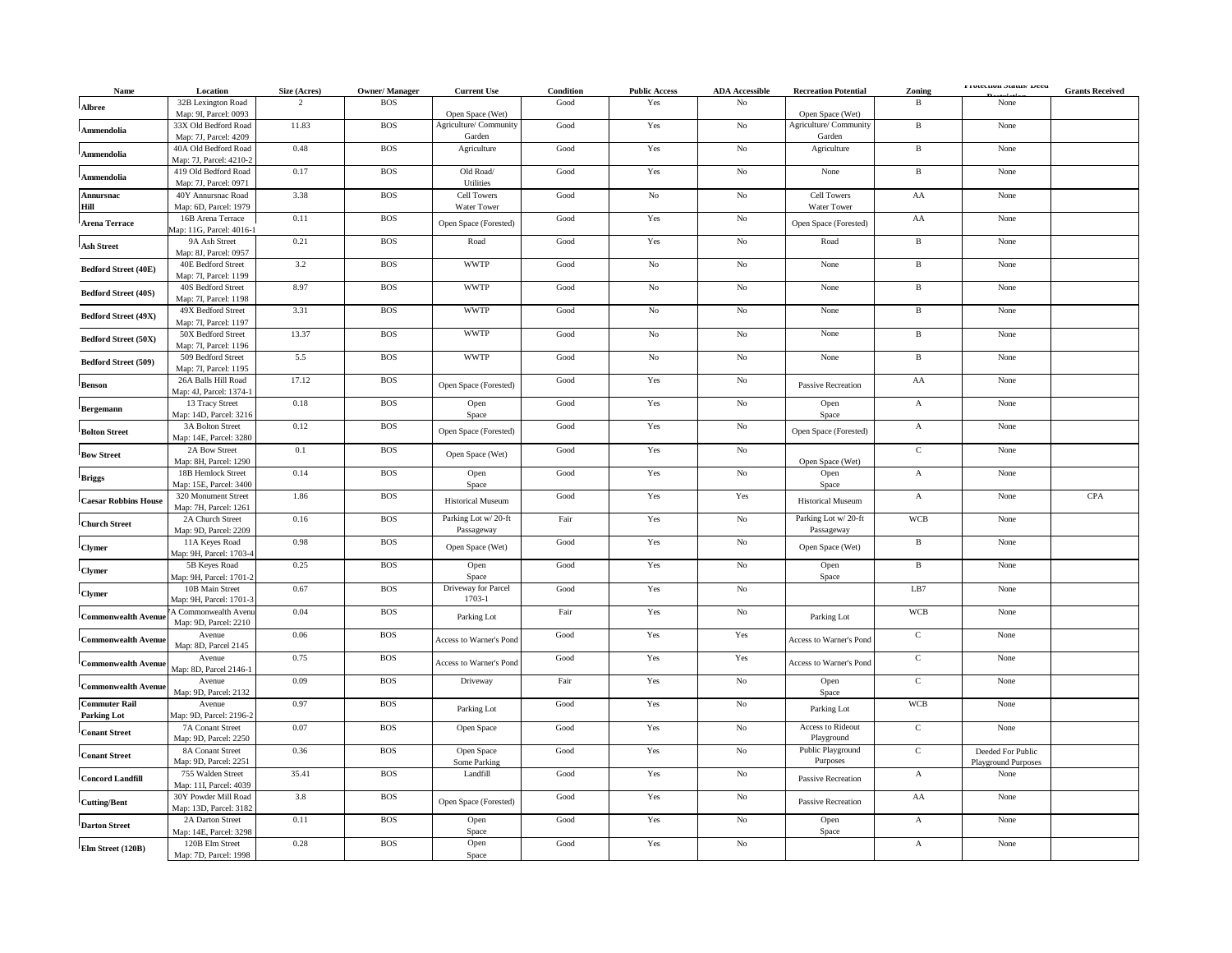| <b>Fern Street</b>                           | 12B Fern Street<br>Map: 15E, Parcel: 3390         | 0.16           | <b>BOS</b> | Open<br>Space                     | Good                  | Yes         | No          | Passive<br>Recreation             | $\boldsymbol{\rm{A}}$ | None |  |
|----------------------------------------------|---------------------------------------------------|----------------|------------|-----------------------------------|-----------------------|-------------|-------------|-----------------------------------|-----------------------|------|--|
| Freeman                                      | 2A Lexington Road<br>Map: 9H, Parcel: 0022-       | 0.56           | <b>BOS</b> | Open                              | Good                  | Yes         | $\rm No$    | Passive<br>Recreation             | $\, {\bf B}$          | None |  |
| Freeman                                      | 6B Partridge Lane                                 | 0.38           | <b>BOS</b> | Space<br>Open                     | $\operatorname{Good}$ | Yes         | $_{\rm No}$ | Open                              | $\, {\bf B}$          | None |  |
| <b>Harvey Wheeler</b>                        | Aap: 9H, Parcel: 0022-35<br>1276 Main Street      | 2.74           | <b>BOS</b> | Space<br>Community Center         | Good                  | Yes         | Yes         | Space<br>None                     | <b>WCB</b>            | None |  |
| <b>Community Center</b>                      | Map: 10D, Parcel: 2447<br>1X Hayward Court        | 0.13           | <b>BOS</b> | Open                              | Good                  | Yes         | $_{\rm No}$ |                                   | $\, {\bf B}$          | None |  |
| <b>Hayward Court</b>                         | Map: 11C, Parcel: 2873<br>14X Hemlock Street      | $\overline{4}$ | <b>BOS</b> | Space                             | Good                  | Yes         | $\rm No$    |                                   | $\mathbf A$           | None |  |
| <b>Hemlock Street (14X)</b>                  | Map: 15E, Parcel: 3418                            |                |            | Open Sapce (Wet)                  |                       |             |             | Open Sapce (Wet)                  |                       |      |  |
| <b>Hugh Cargill Farm</b>                     | 42A Thoreau Street<br>Map: 10H, Parcel: 0217      | 3.37           | <b>BOS</b> | Meadow                            | Good                  | Yes         | $\rm No$    |                                   | $\mathbf{A}$          | None |  |
| <b>Hugh Cargill Farm</b>                     | 24B Walden Street<br>Map: 10H, Parcel: 0222       | 4.34           | <b>BOS</b> | Community Garden                  | Good                  | Yes         | $\rm No$    | Community Garden                  | $\mathbf{A}$          | None |  |
| <b>Jennie Dugan Road</b><br>(14Y)            | 14Y Jennie Dugan Road                             | $\overline{4}$ | <b>BOS</b> | Open Space<br>(Wet)               | Good                  | Yes         | No          | Open Sapce (Wet)                  | ${\rm AA}$            | None |  |
| <b>Junction Park</b>                         | 122B Main Street<br>Map: 9D, Parcel: 2199         | 0.12           | <b>BOS</b> | Park                              | Good                  | Yes         | No          | Park                              | <b>WCB</b>            | None |  |
| <b>Kenneth Dunn Square</b>                   | 1B Laws Brook Road<br>Map: 9D, Parcel: 2240       | 0.06           | <b>BOS</b> | <b>Traffic Island</b>             | Good                  | Yes         | $_{\rm No}$ | None                              | $\mathbf C$           | None |  |
| <b>Keuka Road</b>                            | 5A Keuka Road                                     | $0.4\,$        | <b>BOS</b> | Open Space (Wet)                  | Good                  | Yes         | $\rm No$    | Open Space (Wet)                  | $\, {\bf B}$          | None |  |
| <b>Keuka Road</b>                            | Map: 9F, Parcel: 3835<br>7A Keuka Road            | 0.78           | <b>BOS</b> | Open Space (Wet)                  | Good                  | Yes         | No          | Open Space (Wet)                  | $\, {\bf B}$          | None |  |
| Keyes Road (13B)                             | Map: 9F, Parcel: 3836<br>13B Keyes Road           | 0.45           | <b>BOS</b> | Open Space (Wet)                  | Good                  | Yes         | No          | Open Space (Wet)                  | $\mathbf{B}$          | None |  |
| <b>Keyes Road Parking</b>                    | Map: 8G, Parcel: 1682-1<br>7B Main Street         | $\overline{4}$ | <b>BOS</b> | Parking Lot/                      | Good                  | Yes         | Yes         | None                              | CCB                   | None |  |
| Lot                                          | Map: 9H, Parcel: 1701-1<br>8B Main Street         | 0.5            | <b>BOS</b> | Wetlands<br>Cemetery              | Good                  | Yes         | $\rm No$    | None                              | $\, {\bf B}$          | None |  |
| <b>South Burying Place</b>                   | Map: 9H, Parcel: 1702<br>101B Lexington Road      | 0.98           | <b>BOS</b> | Open                              | Good                  | Yes         | $\rm No$    | Open                              | $\mathbf{A}$          | None |  |
| <b>Lexington Road (101B</b>                  | Map: 10K, Parcel: 4070                            |                |            | Space                             |                       |             |             | Space                             |                       |      |  |
| <b>Lexington Road (102B)</b>                 | 102B Lexington Road<br>Map: 10K, Parcel: 4069     | 0.1            | <b>BOS</b> | Open<br>Space                     | Good                  | Yes         | $\rm No$    | Open<br>Space                     | $\mathbf A$           | None |  |
| <b>Lowell Road (6B)</b>                      | 6B Lowell Road<br>Map: 8H, Parcel: 1315           | 1.75           | <b>BOS</b> | Open Space (Wet)                  | Good                  | Yes         | $\rm No$    | Open Space (Wet)                  | $\mathbf C$           | None |  |
| Main Street (6X)                             | 6X Main Street<br>Map: 9H, Parcel: 0827           | 0.17           | <b>BOS</b> | Parking<br>Lot                    | Good                  | Yes         | $\rm No$    | None                              | $\mathbf C$           | None |  |
| Main Street (7X)                             | 7X Main Street<br>Map: 9H, Parcel: 0826-2         | 0.09           | <b>BOS</b> | Parking<br>Lot                    | Good                  | Yes         | no          | None                              | $\mathbf C$           | None |  |
| Main Street (12)                             | 12 Main Street                                    | 1.12           | <b>BOS</b> | Parking                           | Good                  | Yes         | Yes         | None                              | CCB                   | None |  |
| Main Street (84B)                            | Map: 9H, Parcel: 1693<br>84B Main Street          | 0.34           | <b>BOS</b> | Lot<br>Open                       | Good                  | Yes         | $\rm No$    | Open                              | $\mathbf C$           | None |  |
| Main Street (89B)                            | Map: 9E, Parcel: 3982<br>89B Main Street          | 0.27           | <b>BOS</b> | Space<br>Open                     | Good                  | Yes         | $\rm No$    | Space<br>None                     | $\,$ B                | None |  |
| <b>Main Street Alley</b>                     | Map: 9E, Parcel: 3823<br>3Y Main Street           | $\rm 0.08$     | <b>BOS</b> | Space                             | Good                  | Yes         | No          |                                   | CCB                   | None |  |
|                                              | Aap: 9H, Parcel: 1699-2<br>141 Harrington Avenue  | 4.61           | <b>BOS</b> | Passive Recreation<br>Agriculture | Good                  | Yes         | $\rm No$    | Passive Recreation<br>Agriculture | $\, {\bf B}$          | None |  |
| <b>Marshall Farm</b>                         | Map: 11C, Parcel: 2709<br>169 Harrington Road     | 1.79           | <b>BOS</b> | Agriculture                       | Good                  | $_{\rm No}$ | $\rm No$    | Agriculture                       | $\, {\bf B}$          | None |  |
| <b>Marshall Farm</b>                         | Map: 11C, Parcel: 2710                            |                |            |                                   |                       |             |             |                                   |                       |      |  |
| <b>McGrath Farm</b>                          | 449 Barretts Mill Road<br>Map: 7E, Parcel: 1986-6 | 1.9            | <b>BOS</b> | Agriculture                       | Good                  | Yes         | $\rm No$    | Agriculture                       | $\mathbf{A}$          | APR  |  |
| Monsen Road (10A)                            | 10A Monsen Road<br>Map: 7J, Parcel: 1082          | 0.21           | <b>BOS</b> | Open<br>Space                     | Good                  | Yes         | No          | Open<br>Space                     | $\, {\bf B}$          | None |  |
| Municipal<br>Campus                          | Keyes Road<br>Map: 8G, Parcel 1682                | 9.71           | <b>BOS</b> | Municipal<br><b>Buildings</b>     | Good                  | Yes         | Yes         | Passive<br>Recreation             | $\mathbf{B}$          | None |  |
| <b>Old Hill Burying</b><br>Ground            | 7A Monument Square<br>Map: 9H, Parcel: 0010       | 1.16           | <b>BOS</b> | Cemetery                          | Good                  | Yes         | $\rm No$    | Passive<br>Recreation             | $\overline{C}$        | None |  |
| Old Bridge Road (7X)                         | 7X Old Bridge Road                                | 0.33           | <b>BOS</b> | Open                              | Good                  | Yes         | $\rm No$    | Open                              | $\mathbf C$           | None |  |
| <b>Old North Bridge</b>                      | Map: 10E, Parcel: 3736<br>31B Monument Street     | $1.5\,$        | <b>BOS</b> | Space<br>Parking Lot              | Good                  | Yes         | Yes         | Space<br>Parking for Passive      | $\mathbf{A}$          | None |  |
| <b>Parking Lot</b><br><b>Old Rifle Range</b> | Map: 7H, Parcel: 1260<br>1X Deacon Haynes Road    | 0.62           | <b>BOS</b> | Onen Snace (Enrested)             | Good                  | Yes         | $\rm No$    | Recreation<br>Paccive Recreation  | AA                    | None |  |
|                                              |                                                   |                |            |                                   |                       |             |             |                                   |                       |      |  |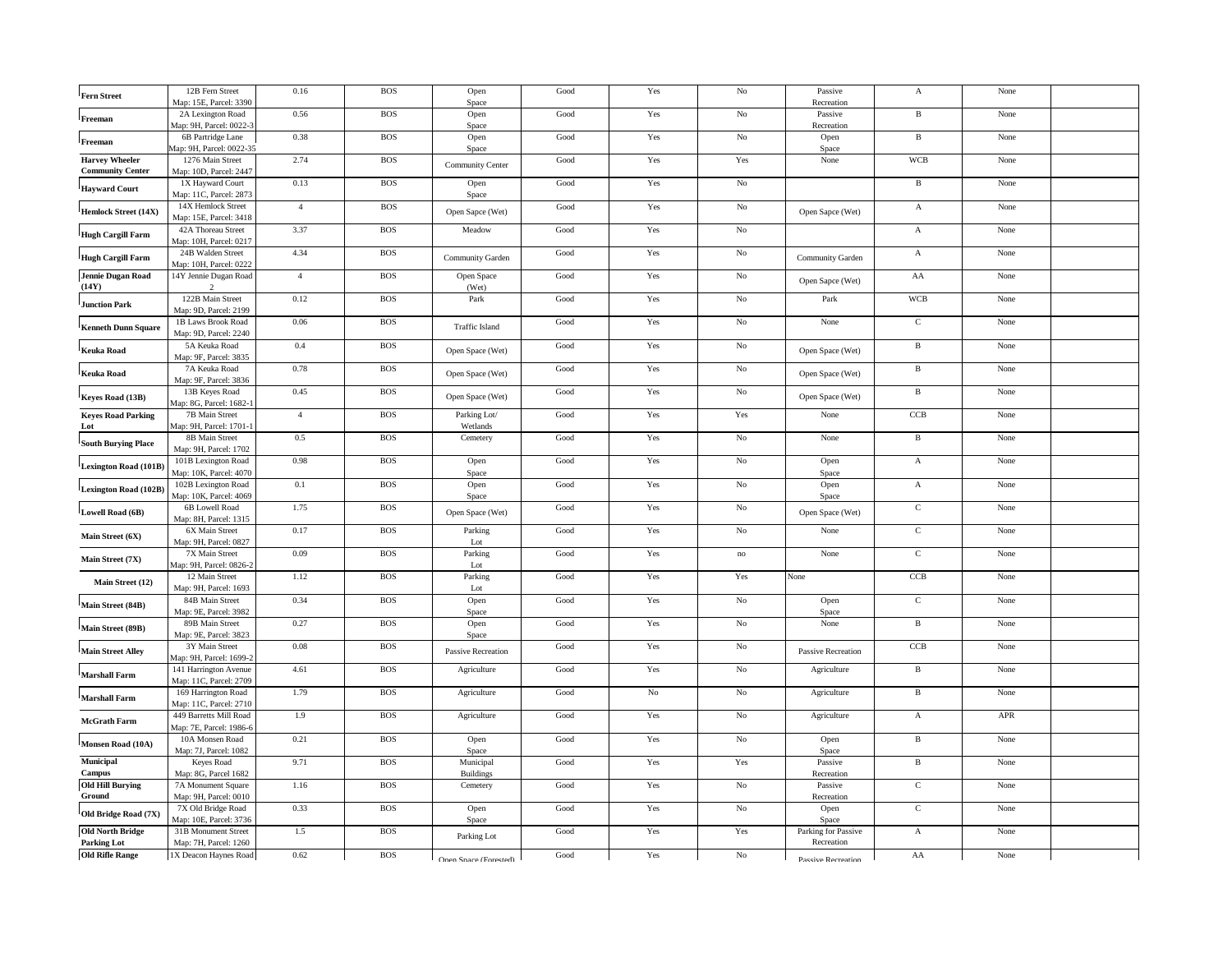| (Adjacent land)                               | $\mathbf{1}$                                       |                         |            | open opiec (1 oresieu)                                 |                       |                              |             | <b>I GODIVE INFERIORIT</b>                             |                 |                                               |     |
|-----------------------------------------------|----------------------------------------------------|-------------------------|------------|--------------------------------------------------------|-----------------------|------------------------------|-------------|--------------------------------------------------------|-----------------|-----------------------------------------------|-----|
| ORNAC <sub>(6A)</sub>                         | <b>6A ORNAC</b><br>Map: 10F, Parcel: 3987          | 0.28                    | <b>BOS</b> | Open<br>Space                                          | Good                  | Yes                          | $\rm No$    | None                                                   | $_{\rm B}$      | None                                          |     |
| Peter Spring Farm                             | 40R Bedford Street<br>Map: 7I, Parcel: 1201        | 11.3                    | <b>BOS</b> | Agriculture                                            | Good                  | Yes                          | $\rm No$    | Agriculture                                            | $\, {\bf B} \,$ | None                                          |     |
| <b>Peter Spring Farm</b>                      | 40W Bedford Street<br>Map: 7I, Parcel 1200         | 9.1                     | <b>BOS</b> | Agriculture                                            | Good                  | Yes                          | $\rm No$    | Agriculture                                            | $\, {\bf B}$    | None                                          |     |
| <b>Peter Spring Farm</b>                      | 49A Bedford Street<br>Map: 8I, Parcel: 1202        | 3.2                     | <b>BOS</b> | Open Space (Wet)                                       | Good                  | Yes                          | No          | Open Space (Wet)                                       | $\, {\bf B}$    | None                                          |     |
| <b>Peter Spring Road</b><br>(13A)             | 13A Peter Spring Road<br>Map: 7I, Parcel: 1160     | 0.18                    | <b>BOS</b> | Open<br>Space                                          | Good                  | Yes                          | No          | Open<br>Space                                          | $\, {\bf B}$    | None                                          |     |
| Pine Street (11X)                             | 11X Pine Street<br>$\overline{2}$                  | 0.95                    | <b>BOS</b> | Open Space (Wet)                                       | Good                  | Yes                          | $\rm No$    | Open Space (Wet)                                       | $\mathbf C$     | None                                          |     |
| <b>Powder Mill Road</b><br>(41A)              | 41A Powder Mill Road<br>Map: 14D, Parcel: 3231     | 0.1                     | <b>BOS</b> | Open<br>Space                                          | Good                  | Yes                          | $\rm No$    | Open<br>Space                                          | $\mathbf A$     | None                                          |     |
| <b>Public Safety Facility</b>                 | 209 Walden Street<br>Parcel: 9H, Parcel: 240       | 1.59                    | <b>BOS</b> | <b>Public Safety Facilities</b>                        | Good                  | Yes                          | Yes         | None                                                   | $\mathbf A$     | None                                          |     |
| Quail Ridge (Hebb)                            | <b>6Y Quail Run Drive</b><br>Map: 7K, Parcel: 4262 | 16.3                    | <b>BOS</b> | <b>Open Space (Forested)</b>                           | Fair                  | Yes<br><b>Trail Easement</b> | No          | Passive/ Active<br>Recreation                          | $\mathbf{A}$    | <b>None</b>                                   |     |
| <b>Reformatory Branch</b>                     | 40X Bedford Street<br>Map: 6I, Parcel: 1249        | 10.2                    | <b>BOS</b> | Passive Recreation                                     | Good                  | Yes                          | No          | Future Rail Trail                                      | $\, {\bf B}$    | None                                          |     |
| <b>Reformatory Branch</b>                     | 18A Monument Street<br>Aap: 8H, Parcel: 1249-2     | 2.04                    | <b>BOS</b> | Passive Recreation                                     | Good                  | Yes                          | $\rm No$    | Future Rail Trail                                      | $\mathbf A$     | None                                          |     |
| <b>Reformatory Branch</b><br>(adjacent land)  | 50A Bedford Street<br>Map: 6J, Parcel: 1039        | $\mathbf{1}$            | <b>BOS</b> | Open Space (Wet)                                       | Good                  | Yes                          | No          | Open Space (Wet)                                       | $\, {\bf B}$    | None                                          |     |
| <b>Revolutionary Road</b><br>(15A)            | 15A Revolutionary Road<br>Map: 9I, Parcel: 0089    | 0.32                    | <b>BOS</b> | Open<br>Space                                          | Good                  | Yes                          | $\rm No$    | Open<br>Space                                          | $\, {\bf B}$    | None                                          |     |
| <b>Rideout Playground</b>                     | 61 Laws Brook Road<br>Map: 9D, Parcel: 2244        | 11                      | <b>BOS</b> | Playground/Baseball/<br>Softball/Tennis/<br>Basketball | Good                  | Yes                          | Yes         | Playground/Baseball/<br>Softball/Tennis/<br>Basketball | $\mathbf C$     | Yes                                           |     |
| <b>Rideout Playground</b><br>(Future Parking) | 51 Laws Brook Road<br>Map: 9D, Parcel: 2243        | $\mathbf{1}$            | <b>BOS</b> | Residential                                            | Good                  | Yes                          | No          | Future Parking for<br>Rideout<br>Playground/Potential  | $\mathbf C$     | None                                          | CPA |
| Route 62 Park                                 | 214A Main Street<br>Map: 11B, Parcel: 2969         | 0.22                    | <b>BOS</b> | Park                                                   | Good                  | Yes                          | $\rm No$    | Park                                                   | $\, {\bf B}$    | None                                          |     |
| Seymour Street (1)                            | 1 Seymour Street<br>Map: 14E, Parcel: 3267         | 0.1                     | <b>BOS</b> | Open<br>Space                                          | Good                  | Yes                          | No          | Open<br>Space                                          | $\mathbf{A}$    | None                                          |     |
| Shore Drive (3A)                              | 3A Shore Drive<br>Map: 14E, Parcel: 3310           | 0.1                     | <b>BOS</b> | Open<br>Space                                          | Good                  | Yes                          | $\rm No$    | Open<br>Space                                          | $\mathbf A$     | None                                          |     |
| <b>Sleepy Hollow</b><br>${\bf Cemetery}$      | 34A Bedford Street<br>Map: 8I, Parcel: 1213        | 95.22                   | <b>BOS</b> | Cemetery                                               | Good                  | Yes                          | $\rm No$    | <b>Passive Recreation</b>                              | $\, {\bf B}$    | None                                          |     |
| <b>South Meadow Ridge</b>                     | 62A Old Marlboro Road<br>$\overline{1}$            | 7.1                     | <b>BOS</b> | Agriculture                                            | Good                  | Yes                          | Yes         | Agriculture                                            | AA              | <b>Permanent Protection</b><br>under CR #1023 |     |
| Stow Street (5A)                              | 5A Stow Street<br>Map: 9H, Parcel: 0816            | 0.31                    | <b>BOS</b> | Parking<br>Lot                                         | Good                  | Yes                          | Yes         | None                                                   | $\mathbf C$     | None                                          |     |
| <b>Sudbury River</b>                          | 185X Sudbury Road<br>Map 16F, Parcel: 3432         | 7.5                     | <b>BOS</b> | Open Space (Wet)                                       | Good                  | Yes                          | $\rm No$    | Open Space (Wet)                                       | ${\rm AA}$      | None                                          |     |
| Sudbury Road (96A)                            | 96A Sudbury Road<br>$\mathcal{L}$                  | 0.04                    | <b>BOS</b> | Open Space                                             | Good                  | Yes                          | No          | Open<br>Space                                          | $\mathbf{A}$    | None                                          |     |
| Sunnyside Lane (7B)                           | 7B Sunnyside Lane<br>Map: 9D, Parcel: 2090         | 0.31                    | <b>BOS</b> | Open<br>Space                                          | $\operatorname{Good}$ | Yes                          | $\rm No$    | Open<br>Space                                          | $\mathbf C$     | None                                          |     |
| <b>Taranto</b>                                | 20A Fitchburg Turnpike<br>Map: 15F, Parcel: 3439   | 0.48                    | <b>BOS</b> | Open Space                                             | Good                  | Yes                          | No          |                                                        | $\mathbf{A}$    | None                                          |     |
| The Two Rod Road                              | 0 The Two Rod Road                                 | 1.44                    | <b>BOS</b> | Open<br>Space                                          | Good                  | Yes                          | $\rm No$    | Trail<br>Connection                                    | ${\rm AA}$      | None                                          |     |
| <b>Thoreau Hills</b>                          | 20B Border Road<br>8301                            | 0.21                    | <b>BOS</b> | Open Space (Forested)                                  | $\operatorname{Good}$ | Yes                          | $\rm No$    | Open Space                                             | $\mathbf A$     | None                                          |     |
| Thoreau Street (37B)                          | 37B Thoreau Street<br>Map: 10H, Parcel: 301-3      | 0.14                    | <b>BOS</b> | Subsurface<br>Utilities                                | Good                  | Yes                          | No          | None                                                   | $\mathbf A$     | None                                          |     |
| <b>Town Forest</b>                            | Turnpike<br>Map: 10I, Parcel: 0257                 | $\overline{\mathbf{3}}$ | <b>BOS</b> | Open Space (Forested)                                  | Good                  | Yes                          | $\rm No$    | Open<br>Space                                          | $\mathbf A$     | None                                          |     |
| <b>Town Forest</b><br><b>Alden/Johnson</b>    | 381 Walden Street<br>$\mathcal{D}$                 | 0.93                    | <b>BOS</b> | Open<br>Space                                          | Good                  | Yes                          | No.         | Open<br><b>Space</b>                                   | $\mathbf{A}$    | <b>None</b>                                   |     |
| <b>Town House</b>                             | 22 Monument Square<br>Map 9H, Parcel: 0844         | 0.35                    | <b>BOS</b> | Town<br>House                                          | Good                  | Yes                          | Yes         | None                                                   | LB <sub>3</sub> | None                                          |     |
| <b>Tracy Street (1A)</b>                      | 1A Tracy Street<br>Map: 14D, Parcel: 3227          | 0.06                    | <b>BOS</b> | Open<br>Space                                          | $\operatorname{Good}$ | Yes                          | $_{\rm No}$ | Open<br>Space                                          | $\mathbf A$     | None                                          |     |
| Valley Street (4R)                            | <b>4B Valley Street</b>                            | 0.23                    | <b>BOS</b> | Open                                                   | Good                  | Yes                          | No          | Open                                                   | $\mathbf{A}$    | None                                          |     |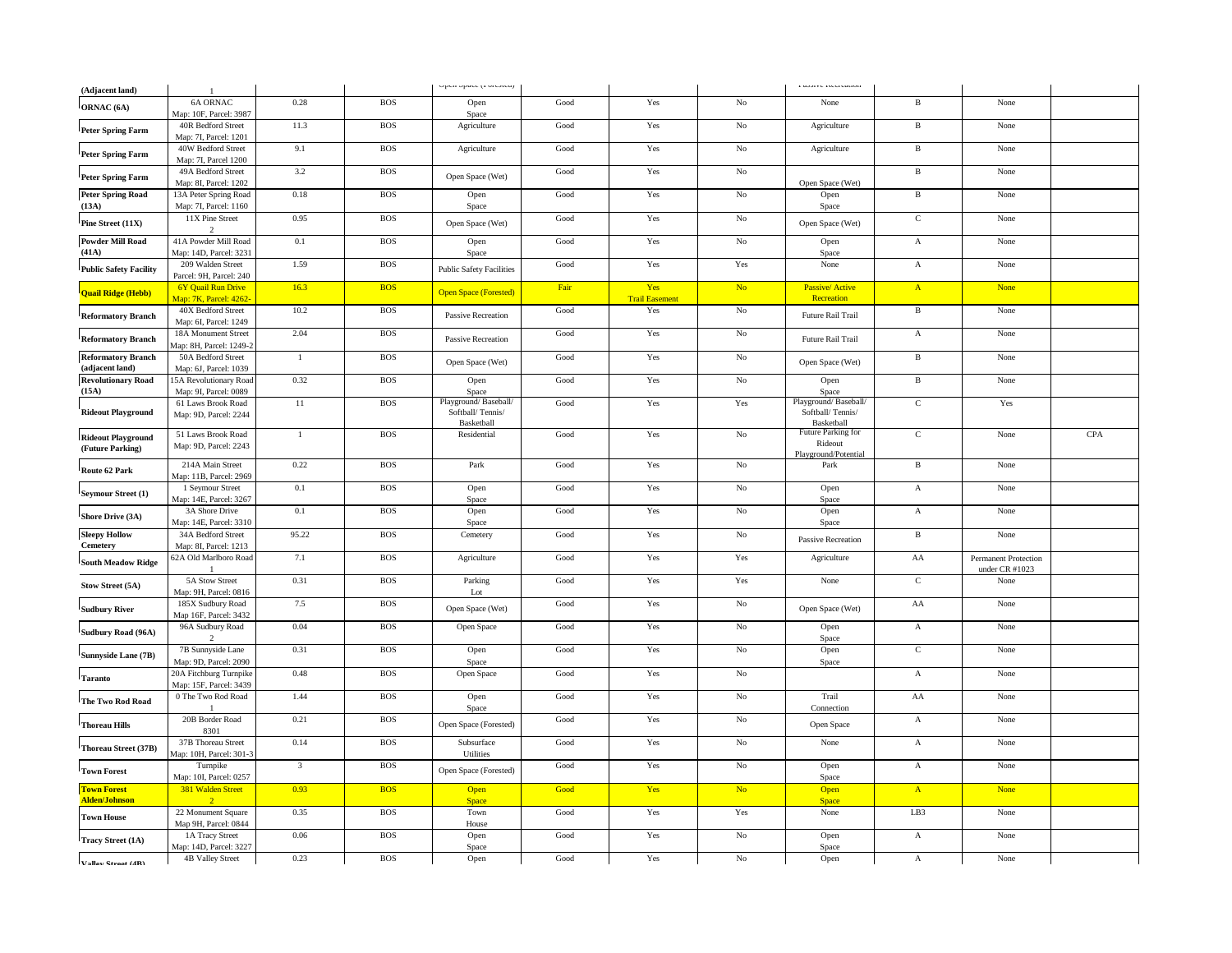| vancy outer (40)            | Map: 15E, Parcel: 3397     |       |            | Space                     |      |     |                | Space                     |              |                             |  |
|-----------------------------|----------------------------|-------|------------|---------------------------|------|-----|----------------|---------------------------|--------------|-----------------------------|--|
|                             | <b>4B Valley Street</b>    | 0.07  | <b>BOS</b> | Open                      | Good | Yes | No             | Open                      | A            | None                        |  |
| Valley Street (4B)          | Map: 15E, Parcel: 3398     |       |            | Space                     |      |     |                | Space                     |              |                             |  |
|                             | 2B Hemlock Street          | 0.11  | <b>BOS</b> | Open                      | Good | Yes | No             | Open                      | A            | None                        |  |
| Ventura                     | Map: 14E, Parcel: 3382     |       |            | Space                     |      |     |                | Space                     |              |                             |  |
| Wagner                      | <b>49B Laws Brook Road</b> | 3.8   | <b>BOS</b> | Open                      | Good | Yes | No             | Open                      | B            | <b>Permanent Protection</b> |  |
|                             | Map: 9C, Parcel: 2022-1    |       |            | Space                     |      |     |                | Space                     |              | under CR #118               |  |
| <b>Walden Street (1B)</b>   | 1B Walden Street           | 0.18  | <b>BOS</b> | Parking                   | Good | Yes | No             | None                      | CCB          | None                        |  |
|                             | Map: 9H, Parcel: 0830-2    |       |            | Lot                       |      |     |                |                           |              |                             |  |
| <b>Walden Street (7X)</b>   | 7X Walden Street           | 0.32  | <b>BOS</b> | Parking                   | Good | Yes | No             | None                      | $\mathbf{C}$ | None                        |  |
|                             | Map: 9H, Parcel: 0825-2    |       |            | Lot                       |      |     |                |                           |              |                             |  |
| Walden Street (51)          | 51 Walden Street           | 0.35  | <b>BOS</b> | Theater                   | Good | Yes | Yes            | None                      | <b>CCB</b>   | None                        |  |
|                             | Map: 9H, Parcel: 0008      |       |            |                           |      |     |                |                           |              |                             |  |
| <b>Walnut Corp.</b>         | <b>11B Chestnut Street</b> | 1.24  | <b>BOS</b> | <b>Open Space</b>         | Good | Yes | No             | Open                      | B            | <b>None</b>                 |  |
|                             | Map: 9H. Parcel: 0050-4    |       |            | (Meadow)                  |      |     |                | <b>Space</b>              |              |                             |  |
| <b>Warner's Pond Shores</b> | 1A Warner Street           | 0.17  | <b>BOS</b> | Open                      | Good | Yes | No             | Open                      | $\mathbf{C}$ | None                        |  |
|                             | Map: 8D, Parcel: 2154      |       |            | Space                     |      |     |                | Space                     |              |                             |  |
| Welsh                       | 2B Paul Street             | 0.12  | <b>BOS</b> | Open                      | Good | Yes | No             | Open                      | A            | None                        |  |
|                             | Map: 14E, Parcel: 3240     |       |            | Space                     |      |     |                | Space                     |              |                             |  |
| <b>White Pond</b>           | 48B Fitchburg Road         | 40.45 | <b>BOS</b> | Open Space (Forested)     | Good | Yes | No             | <b>Passive Recreation</b> | A            | None                        |  |
| <b>Reservation</b>          | Map: 15E, Parcel: 3416-    |       |            |                           |      |     |                |                           |              |                             |  |
| <b>Willard Common</b>       | 8A Wilard Road             | 0.25  | <b>BOS</b> | Cul-de-sac                | Good | Yes | No             | Passive                   | $\mathbf{A}$ | None                        |  |
|                             | Map: 8G, Parcel: 1748      |       |            | Island                    |      |     |                | Recreation                |              |                             |  |
| <b>Willow Guzzle</b>        | 139A Sudbury Road          | 27.5  | <b>BOS</b> | Agriculture               | Good | Yes | N <sub>o</sub> | Agriculture/              | AA           | None                        |  |
|                             | Map: 14F, Parcel: 3479-    |       |            | <b>Passive Recreation</b> |      |     |                | Passive Recreation        |              |                             |  |
| <b>Willow Guzzle</b>        | 128A Sudbury Road          | 1.6   | <b>BOS</b> | Agriculture               | Good | Yes | No             | Agriculture               | AA           | None                        |  |
|                             | $\overline{2}$             |       |            |                           |      |     |                |                           |              |                             |  |

**431.23**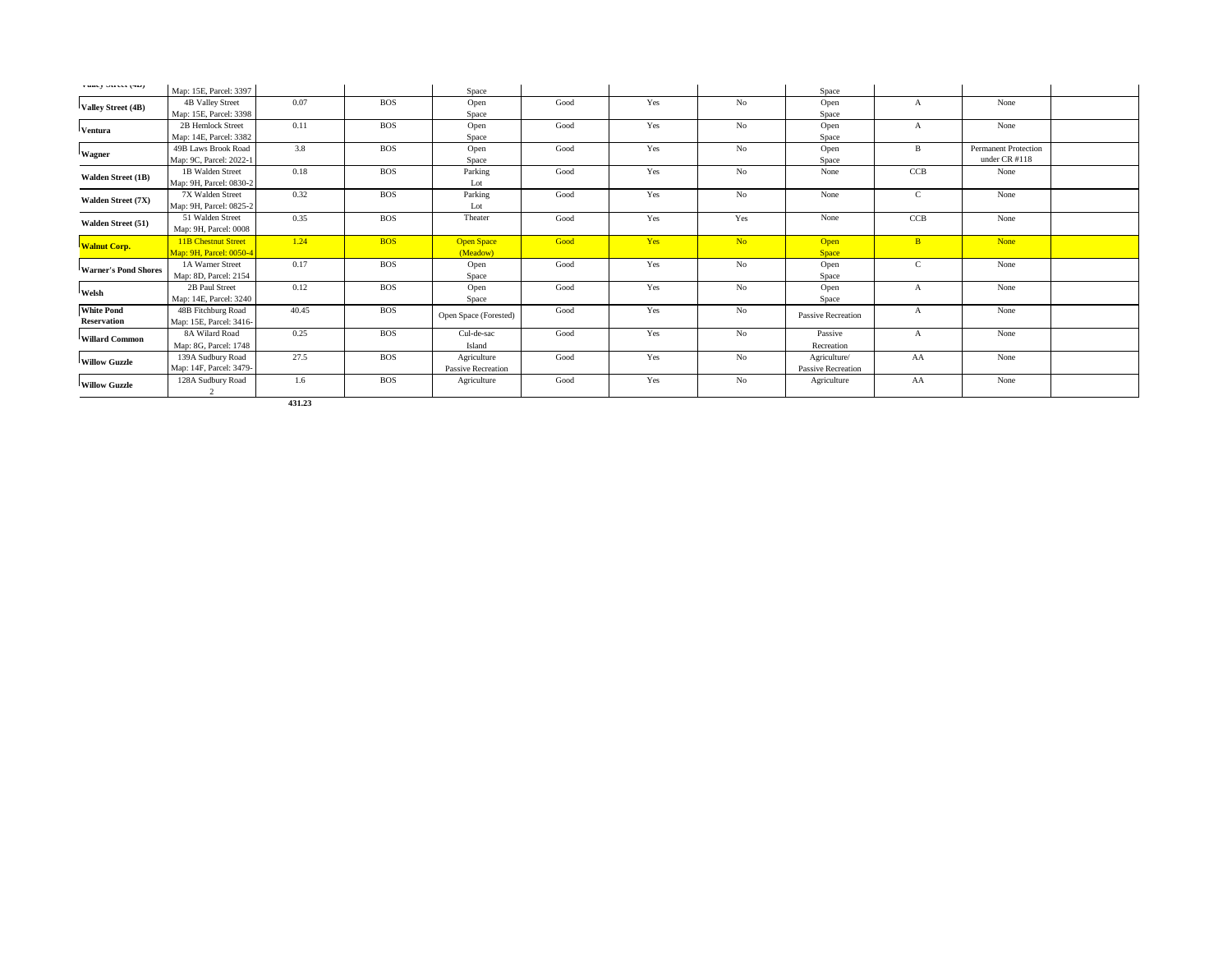11 July 2017

a,

Ms. Hotchkiss

Chair, Concord Select Board

**CC Select Board** 

Dear Ms. Hotchkiss,



We the members of the Hugh Cargill Trust Committee are writing to express our concern that in the foreseeable future we will be unable to meet the urgent and growing financial needs of Concord citizens. As Concord continues to pursue its goal of a diverse population, we anticipate that an increasing number of Concord citizens will find themselves needing emergency financial assistance. We are asking the Select Board to establish a task force to (1) project the anticipated emergency financial assistance that will be required in the future to support the town's 10% diversity goal and (2) recommend the guidelines for a new town sponsored fund raising committee that would work in harmony with other charitable fund raising groups in Concord. Reasons for our concern follow.

#### Hugh Cargill Trust Committee (HCTC) Recent Financial Concerns

Since CY2013 the HCTC annual distributions to our needy clients have consistently exceeded \$24,000 per year increasing to an all time high of \$29,856 in 2016. In contrast, the \$24,000 distribution was only exceeded twice between CY2007 and CY2012. Meanwhile, the Trustees of Town Funds have told us that they will limit distributions from the Hugh Cargill Trust Fund to our committee to only the interest generated. This interest is typically \$4,600 per year compared to the average \$17,000 per year we have been given and distributed in 2015 and 2016. The Trustees have also told us that the Silent Fund, for which we now have responsibility, will receive \$7,000 per year rather than the \$20,000 received and distributed in 2015 and 2016.

We are grateful to the Tax Relief Committee which worked with us last year for a successful joint mailing to many Concord households asking for donations to the Tax Relief Fund and/or the Hugh Cargill Trust Fund. The additional funds brought in through this effort will allow us to continue our mission through the balance of CY2017. However, we feel that the primary focus and energy of the HCTC should be working directly with our clients and not fund raising. We must make sure our clients are receiving both the financial and non-financial support they need to become more independent. In many cases this requires referrals to and discussions with the town social workers and other support groups. For this reason we believe that the joint mailings with the Tax Relief committee while meeting a near term need are not a good long term solution to the growing future needs of our needy Concord citizens.